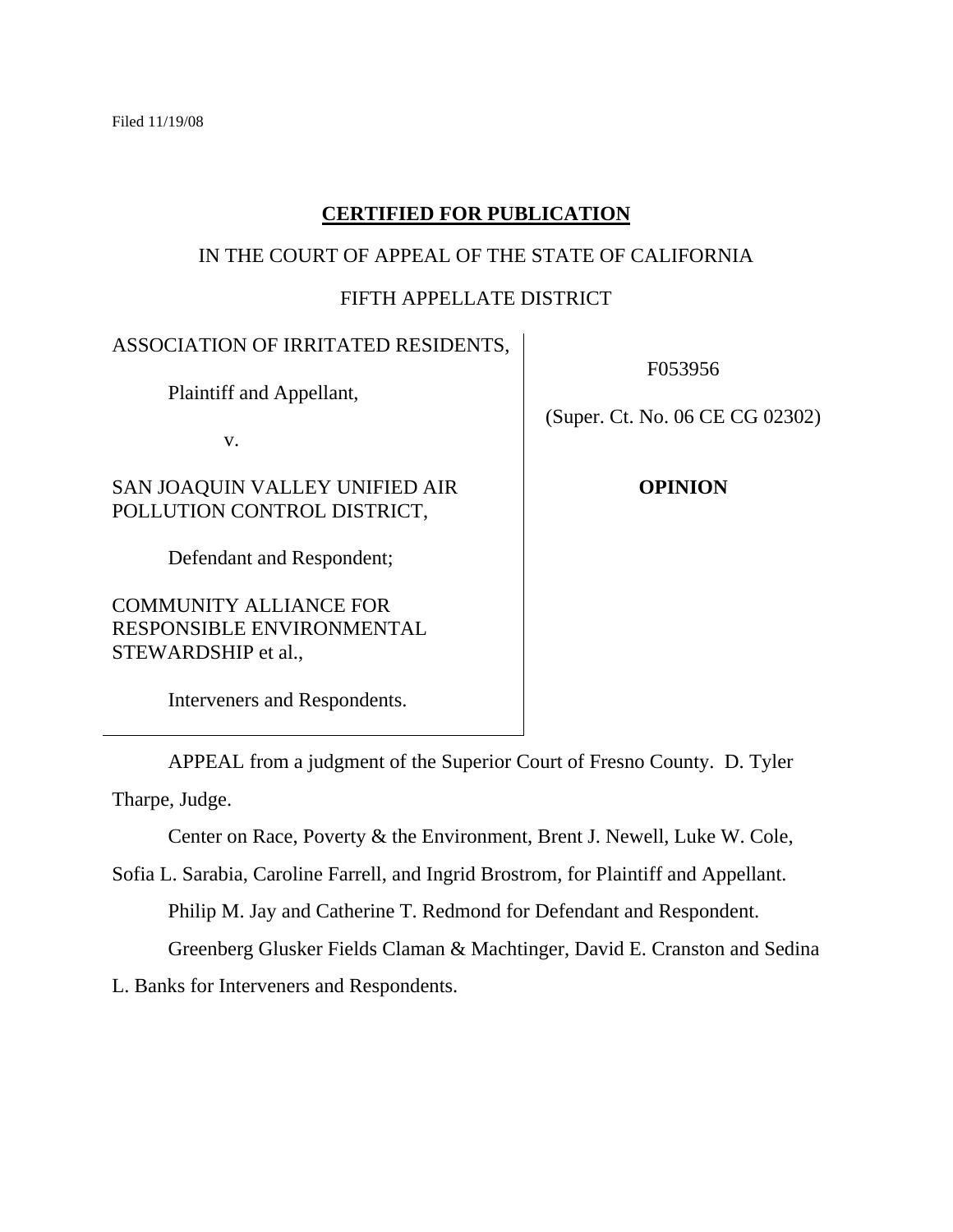In this opinion, we hold that rule 4570, promulgated by the San Joaquin Valley Unified Air Pollution Control District (district), as mandated by Health and Safety Code**<sup>1</sup>** section 40724.6, was adopted without conducting an adequate assessment of its impact on public health. We also conclude that section 40724.6 is intended to address the district's failure to meet federal and state ambient air quality standards for ozone and does not regulate ammonia emissions produced by large confined animal facilities. Finally, we determine that the district's findings were not arbitrary and capricious.

## *PROCEDURAL AND FACTUAL SUMMARIES*

 This appeal is from the denial of a writ of mandate sought by petitioner Association of Irritated Residents (association) to compel the district to comply with section 40724.6. Section 40724.6 initially was passed in 2003 as part of Senate Bill No. 700. (Stats. 2003, ch. 479, § 6 (SB 700).) The statute mandates that those state air pollution control districts**2** designated federal nonattainment areas for ozone,**3** as of

 $\overline{a}$ 

**<sup>3</sup>**Ozone is an air pollutant that is regulated by the Clean Air Act, 42 U.S.C. § 7401 et seq., through the adoption of national ambient air quality standards. National ambient air quality standards are intended to protect public health from the adverse effects of ambient air pollutants based on the latest scientific knowledge. (*Whitman v. American* 

**<sup>1</sup>**All further references are to the Health and Safety Code unless otherwise noted.

**<sup>2</sup>**The Clean Air Act requires that each state adopt a state implementation plan to address air pollution problems and identify how the state will achieve and maintain national air quality standards for identified pollutants. (*El Comite Para El Bienestar de Earlimart v. Warmerdam* (9th Cir. 2008) 539 F.3d 1062; see generally, Wooley & Morss, *Clean Air Act Handbook* (17th ed. 2007), § 1:16, pp. 34-35.) The state in turn has created air quality control districts to address regional air quality problems stemming from sources other than motor vehicles, of which the district is one. (§ 40000.) The district includes within its jurisdiction the counties of Fresno, Kern, Kings, Madera, Merced, San Joaquin, Stanislaus, and Tulare. (§ 40600, subd. (a).) For a helpful overview of the federal and state legislative and regulatory scheme designed to combat national air pollution, see *Association of Irritated Residents v. Fred Schakel Dairy* 2005 WL 3299508; 61 ERC (BNA) 1801.)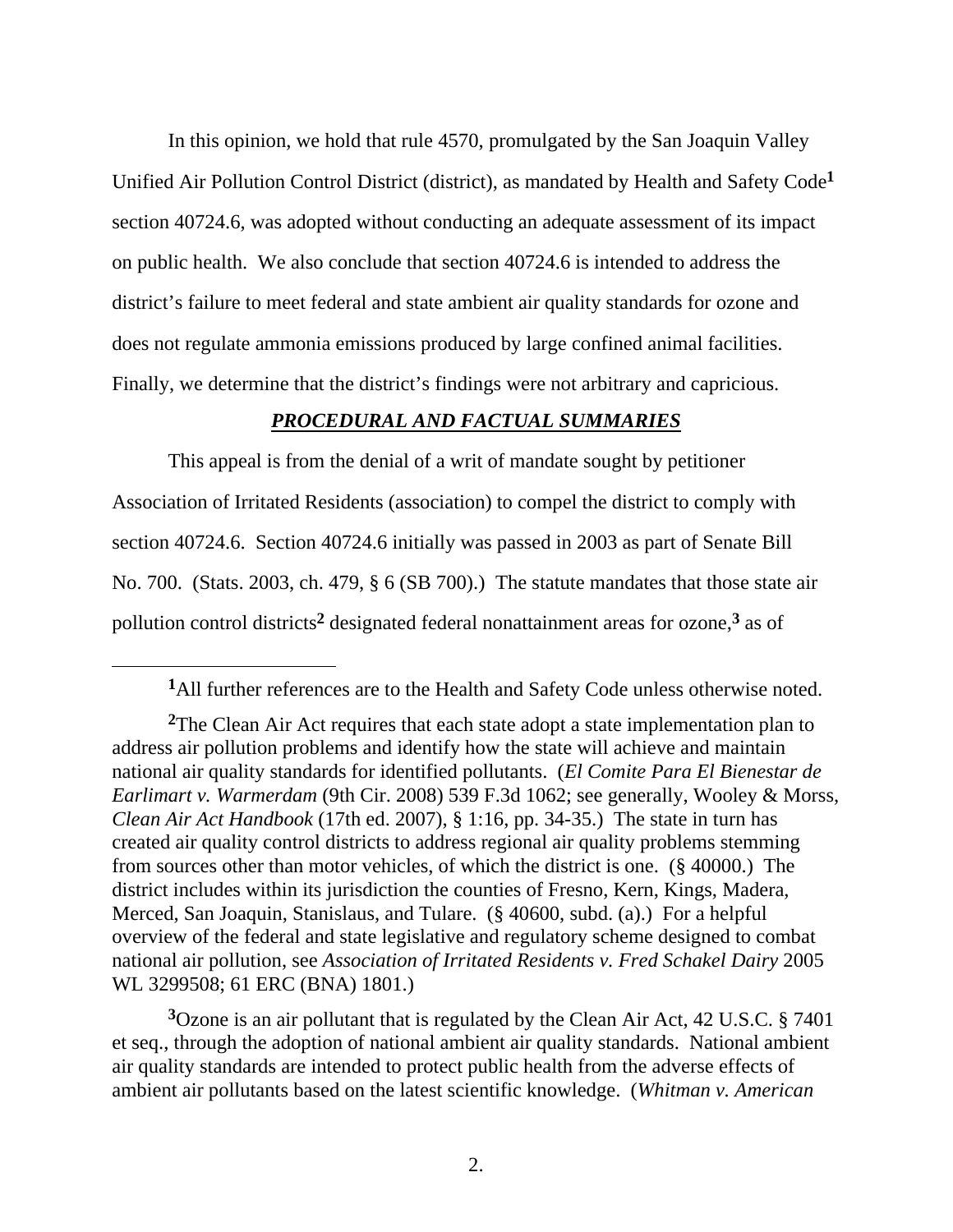January 1, 2004, adopt and implement a rule requiring confined animal facilities (facilities)**4** to reduce emissions of air contaminants. The rule is to apply to existing facilities and does not apply to expanded or new facilities. Prior to the passage of section 40724.6, agricultural sources of air contaminants were exempted from air pollution control district regulation. (Assem. Com. on Appropriations, Rep. on Sen. Bill No. 700 (2002-2003 Reg. Sess.) as amended Aug. 21, 2003, p. 4.) The Legislature declared its intent when enacting SB 700: "The purpose of the act adding this section is to establish a new set of programs at the state and regional levels to reduce air emissions from agricultural sources in order to protect public health and the environment." (Stats. 2003, ch. 479, § 1, subd. (7).) The agricultural industry, including the many facilities located in the San Joaquin Valley (valley), contribute large quantities of emissions and particulates ( $PM_{10}$  and  $PM_{2.5}$ ) that significantly contribute to the air pollution impacting the valley and its residents. (Stats. 2003, ch. 479, § 1.) The valley's air basin, home to one of the largest agricultural industries in the world, is a nonattainment area according to federal and state standards for three pollutants: ozone, PM<sub>10</sub>, and PM<sub>2.5</sub>. (Stats. 2003, ch. 479, § 1, subds. (1), (2), & (3).)

 The district, in compliance with section 40724.6, and after a series of public hearings and studies, adopted its rule 4570. Rule 4570 establishes a permit process for

 $\overline{a}$ 

*Trucking Assns., Inc.* (2001) 531 U.S. 457, 465; *Lead Industries Ass'n v. Environmental Protection* (D.C. Cir. 1980) 647 F.2d 1130, 1152.) Those areas of the country not meeting the national standards are classified depending on the severity of their nonattainment. Ozone is not controlled directly, but by limiting emission of volatile organic compounds and nitrogen oxides. (See generally, Wooley & Morss, *Clean Air Act Handbook*, *supra,* § 1:3, pp. 9-11.)

**<sup>4</sup>**A confined animal facility is one in which animals raised for commercial purposes are confined in large pens or corrals and are fed primarily by a method other than grazing. (§ 39011.5, subd. (a)(1).)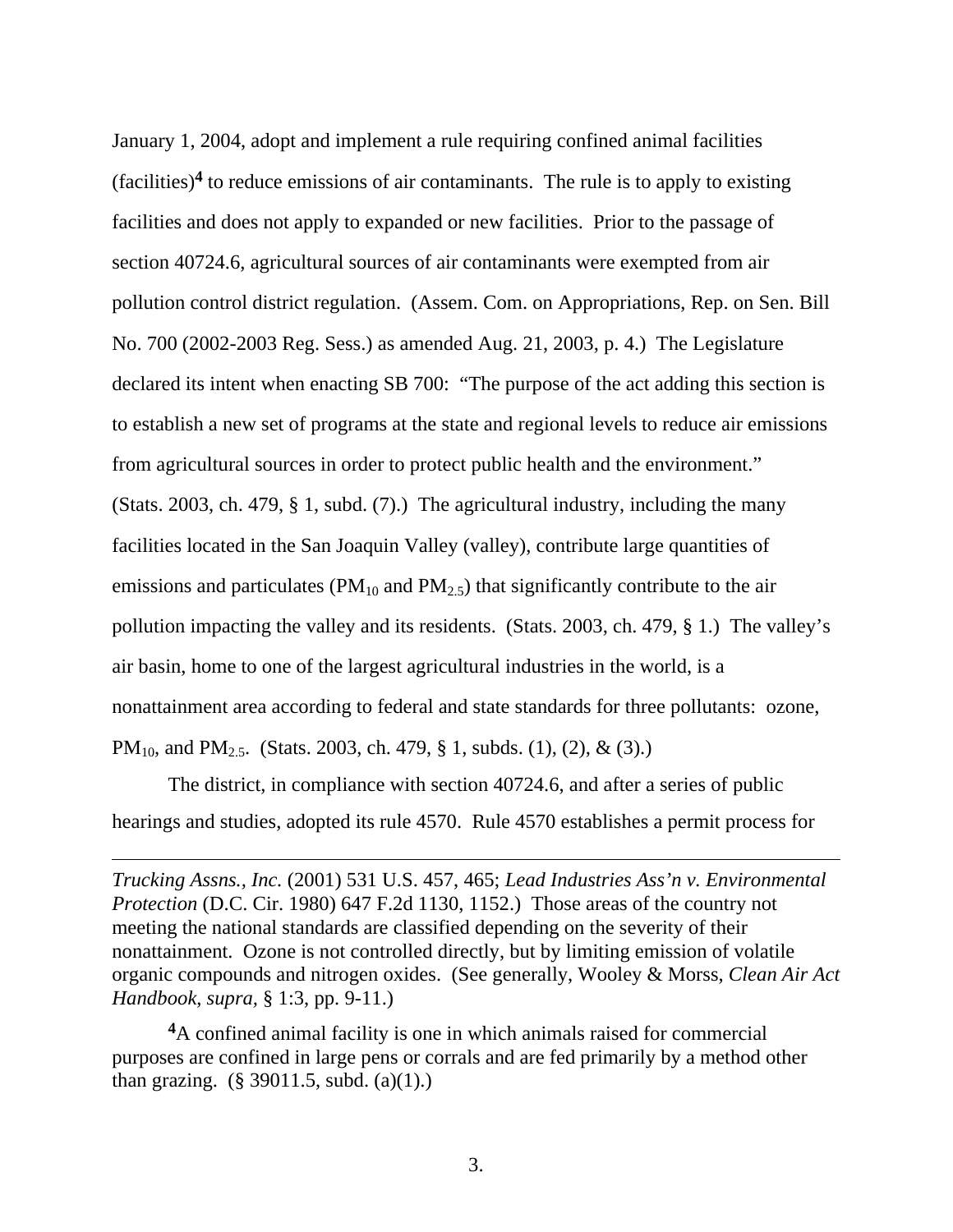large confined animal facilities and is intended to control volatile organic compounds (VOC's) by controlling animal enteric, feed, and waste emissions with improved management practices. VOC's combine with nitrogen oxides, heat, and sunlight to form ozone. Rule 4570 requires that facilities choose from a variety of mitigation measures generally feed and waste management practices—with the goal of reducing VOC emissions. The rule also provides for compliance testing, sets up a compliance schedule, and establishes recordkeeping requirements for all facilities.

 According to the association, the district did not comply with the statutory mandates when it passed rule 4570 because the district (1) failed to perform a healtheffects analysis before adopting rule 4570; (2) failed to adopt a rule that reduces all air contaminants; (3) failed to regulate ammonia as an air contaminant; (4) failed to adopt a rule that actually reduces VOC emissions; and (5) acted arbitrarily and capriciously by claiming emission reductions that lack evidentiary support. The Community Alliance for Responsible Environmental Stewardship, the California Dairy Campaign, the Milk Producers Counsel, and the Western United Dairymen have intervened on behalf of the district and in support of rule 4570.

 The trial court denied the petition deciding that (1) the district did consider the public health impact of rule 4570 and that all issues related to public health raised by the association were addressed; (2) the intent and language of section 40724.6 do not require rule 4570 to include within its parameters air contaminants other than those directly related to the district's nonattainment of federal and state ozone standards; (3) there is no requirement that rule 4570 address ammonia emissions; and (4) the claimed emission reductions are not lacking in evidentiary support.

### *DISCUSSION*

### *I. Standard of review*

 The adoption of rule 4570 was a quasi-legislative act reviewable by a petition for traditional mandamus. (Code Civ. Proc., § 1085; *Muzzy Ranch Co. v. Solano County*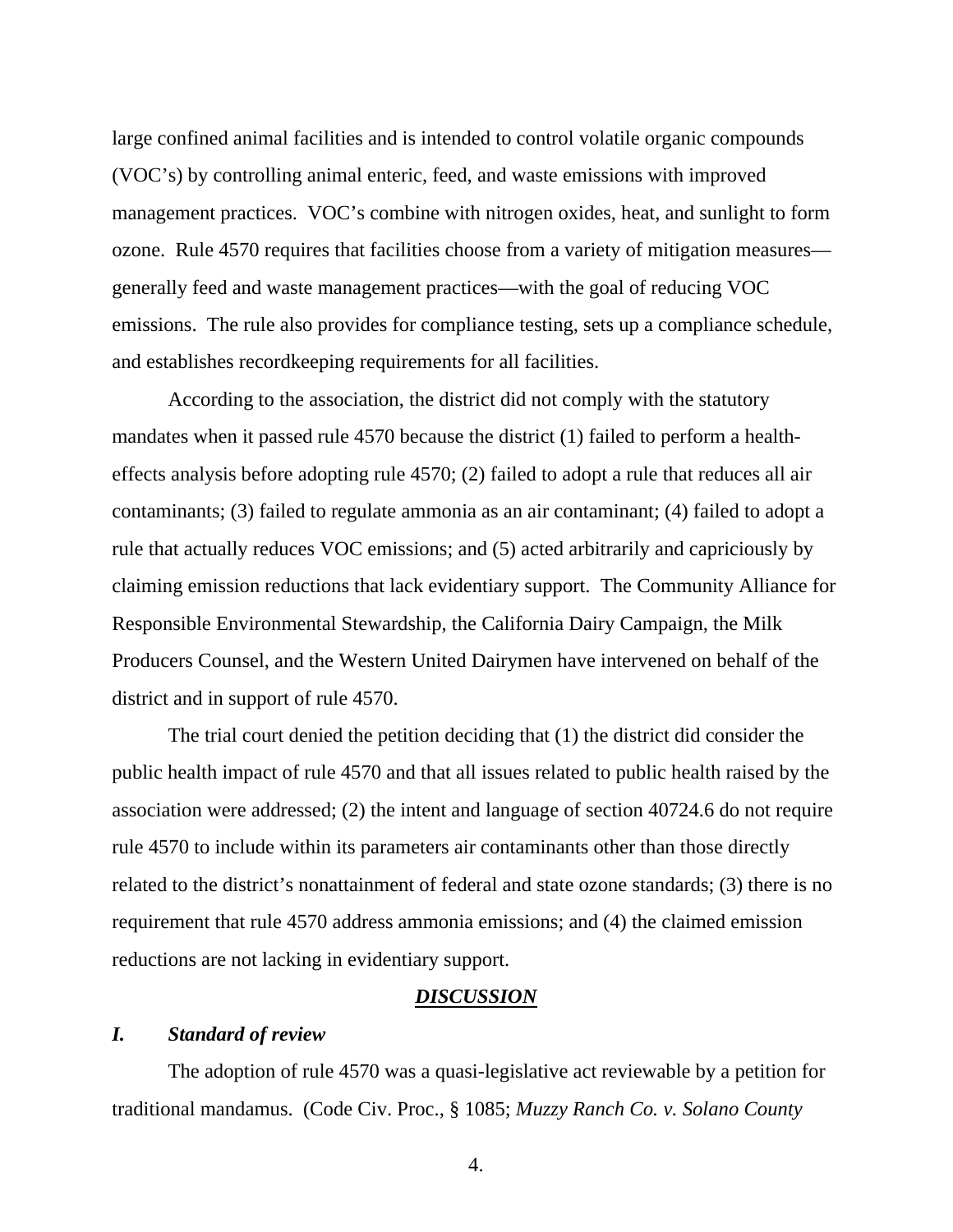*Airport Land Use Com.* (2008) 164 Cal.App.4th 1, 13; *Santa Margarita Area Residents Together v. San Luis Obispo County Bd. of Supervisors* (2000) 84 Cal.App.4th 221, 227- 228.) A writ of mandate under Code of Civil Procedure section 1085 is a method for compelling an agency to perform a legal duty. (*Pomona Police Officers' Assn. v. City of Pomona* (1997) 58 Cal.App.4th 578, 583-584.)

 The trial court's role in a traditional mandamus proceeding is a limited one. It must determine whether the agency's action was arbitrary, capricious, or without evidentiary support, and/or whether it failed to conform to the law. The trial court may not substitute its judgment for that of the agency or force the agency to exercise its discretion in a certain way. (*Neighbors in Support of Appropriate Land Use v. County of Tuolumne* (2007) 157 Cal.App.4th 997, 1004.)

 The reviewing court exercises independent judgment in determining whether the agency action was "consistent with applicable law." (*Associated Builders & Contractors, Inc. v. San Francisco Airports Com.* (1999) 21 Cal.4th 352, 361.) Where the issue is one of statutory interpretation, the question is one of law for the courts, which are the "'ultimate arbiters'" of statutory construction. (*San Francisco Fire Fighters Local 798 v. City and County of San Francisco* (2006) 38 Cal.4th 653, 667-668; *Katosh v. Sonoma County Employees' Retirement Assn.* (2008) 163 Cal.App.4th 56, 62, fn. 4.) Since we apply the same standard as the trial court, its determination is not binding on us. (*Personnel Com. v. Board of Education* (1990) 223 Cal.App.3d 1463, 1466.)

### *II. Public health impacts*

 The association contends that the district failed to consider the public health impacts of rule 4570 prior to its adoption. According to the association, the district's Final Staff Report (staff report) and the appendices prepared in connection with rule 4570 do not adequately assess public health issues as required by the statute. Although the association acknowledges that information concerning public health was submitted during the rule-making process, it claims the district must do more than "abstractly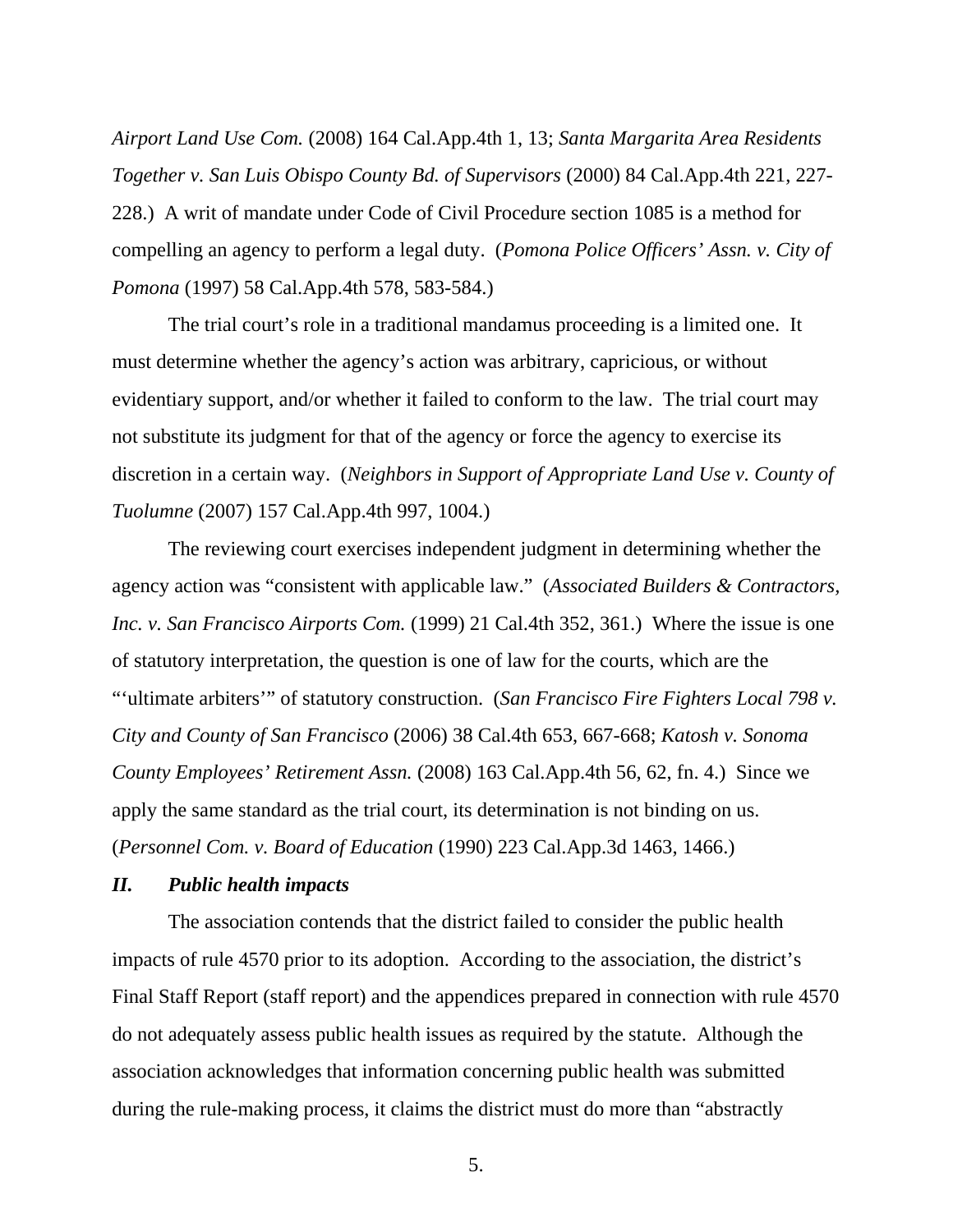*consider* information in the record"; it must actively perform an assessment equivalent to

the assessment provided for the other eight factors listed in section 40724.6,

subdivision (e) $(1)-(8)$ .

Section 40724.6, subdivision (e), reads:

"(e) Prior to adopting a rule or regulation pursuant to subdivision (b), a district shall, to the extent data are available, perform an assessment of the impact of the rule or regulation. The district shall consider the impact of the rule or regulation in a public hearing, and make a good faith effort to minimize any adverse impacts. The assessment shall include all of the following:

"(1) The category of sources affected, including, but not limited to, the approximate number of affected sources, and the size of those sources.

"(2) The nature and quantity of emissions from the category, and the significance of those emissions in adversely affecting public health and the environment and in causing or contributing to the violation of a state or federal ambient air quality standard.

"(3) The emission reduction potential.

"(4) The impact on employment in, and the economy of, the region affected.

"(5) The range of probable costs to affected sources and businesses.

"(6) The availability and cost-effectiveness of alternatives.

"(7) The technical and practical feasibility.

"(8) Any additional information on impacts that is submitted to the district board for consideration."

 The language of the statute unambiguously requires that, prior to adopting the rule, the district must perform an assessment of the rule's impacts and that assessment must include the impact of the regulated emissions on the public health. (§ 40724.6, subd. (e)(2).) The association claims that a public health assessment should have been done in the same manner as was done in other assessments provided by the district as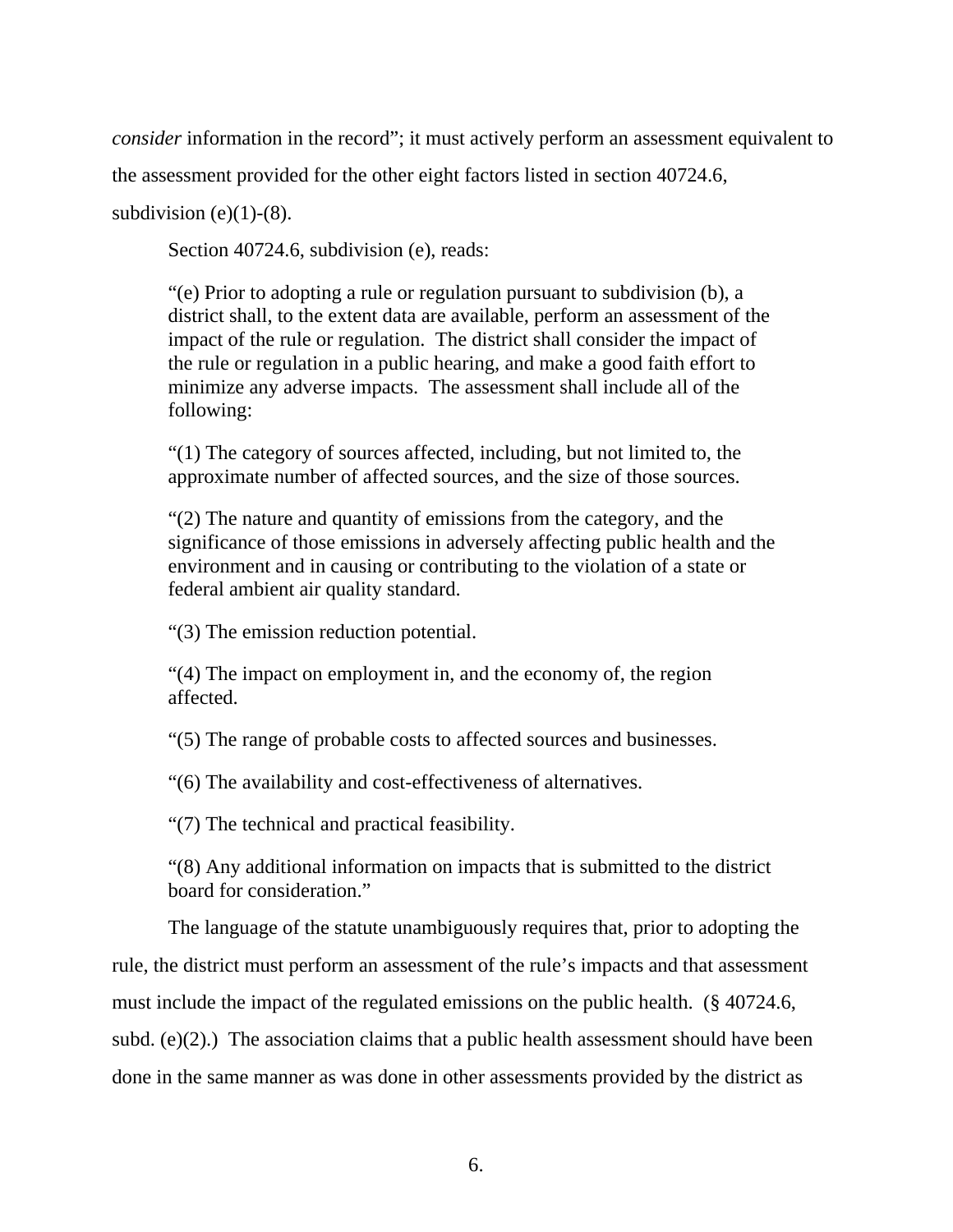attachments to the staff report. These include an analysis of emission reductions, cost effectiveness, socioeconomic impacts, ammonia reduction, environmental, and rule consistency. These are independent analyses done by experts that provide more than conclusory or summary information. We agree with the district, however, that the statute does not require that the assessment take any particular form or be performed by independent experts. The statute requires only that an assessment be done prior to the adoption of the rule and that it include an analysis of the identified factors. (§ 40724.6, subd. (e).) The question here is whether the district's staff report is sufficient to meet the statutory requirements. On this point, we agree with the association and conclude that the staff report is insufficient because it does not assess the rule's impact on public health.

 The staff report acknowledges the statutory requirement that certain items be assessed in the rule-making process. The report provides a table identifying each required assessment and states where in the report the required analysis appears. According to the report, the impact of the regulated emissions on public health is done in "Section IB and Section II of the Staff Report." However, these sections do not speak to the impact of the regulated emissions on public health. Section II begins at page 9 and ends at page 22 of the staff report. It provides general background information on the agricultural animal industry, without *any* reference to public health. Section IB is a general overview of the purpose of rule 4570 and offers no analysis of the rule's impact on public health. The staff report does contain section VIII, which is labeled "Health Effects." The section consists of one paragraph and reads in its entirety as follows:

"Respiratory diseases associated with agriculture were one of the firstrecognized occupational hazards. According to the Institute for Agriculture and Trade Policy (Wallinga 2004), studies at beef, swine, and poultry facilities show increased occurrences of asthma, sinusitis, bronchitis, decreased lung function, and depression among workers at concentrated animal feeding operations. Of the 331 VOC and gaseous compounds found in odorous samples from North Carolina swine facilities, 157 are known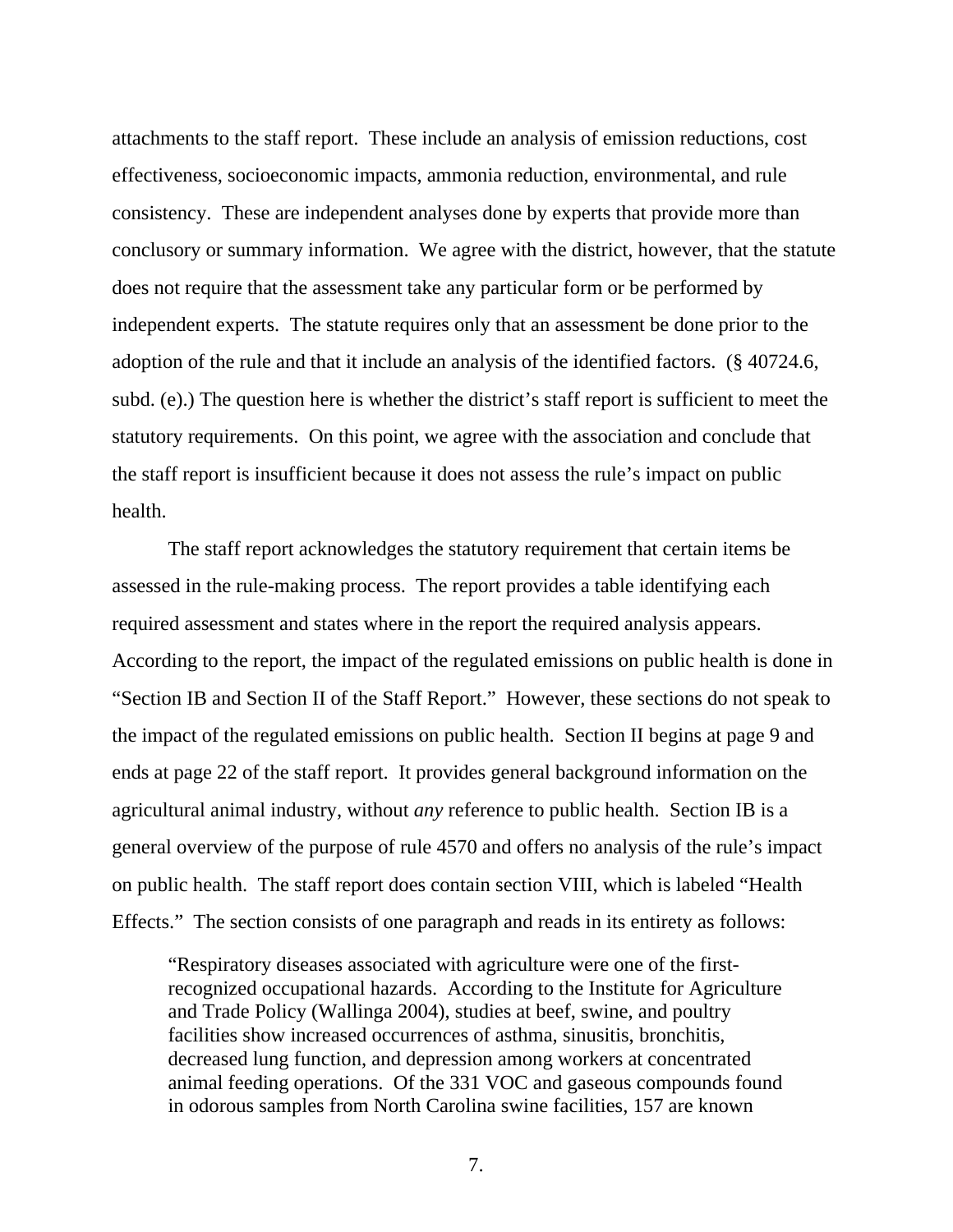airway irritants; chronic irritation can permanently scar lungs and lead to respiratory problems. (Wallinga 2004)"

 This single paragraph is inadequate and does not comply with the statutory directive. The district conceded at argument that this single paragraph was not intended to comply with section 40724.6, subdivision (e)(2), although it argued it does not matter. The paragraph addresses occupational health, not general public health concerns, and does not touch upon the required analysis, i.e., the impact *of the rule* on public health. The district suggests that there is no need to discuss the impact of public health during the rule-making process because the rule is intended to assure compliance with healthbased federal ambient air quality standards. If this were true, there would be no need for the Legislature to mandate such an assessment. To the contrary, an "assessment" is an evaluation, a determination of significance. (Webster's New World Dict. (2d college ed. 1982) p. 83.) We decline to construe a statute in a way that makes meaningless the words chosen by the Legislature. (*People v. Western Air Lines, Inc*. (1954) 42 Cal.2d 621, 638.)

The statute requires that the rule be assessed in light of the identified problem and that the actual words of the statute be given their plain and commonsense meaning. (*Mercer v. Department of Motor Vehicles* (1991) 53 Cal.3d 753, 763.) It is not enough to say that VOC emissions from large confined animal facilities add to poor air quality, which in turn impacts public health. This fact was acknowledged in the legislative history for SB 700. (Stats. 2003, ch. 479,  $\S$  1, subd. (a)(7).) In addition, it is insufficient to discuss the adverse health impact of ozone generally, for example, the general discussion in the district's Extreme Ozone Attainment Demonstration Plan included in the district's rule-adoption materials. Section 40724.6, subdivision (e)(2), expressly requires that the district undertake an assessment of *the impact* of rule 4570 on public health. (Sen. Rules Com., Off. of Sen. Floor Analyses, Sen. Bill No. 700 (2002-2003 Reg. Sess.) as amended Sept. 9, 2003, p. 3 [bill requires district to perform assessment of rule's impact prior to adoption].) The statute requires that "[t]he nature and quantity of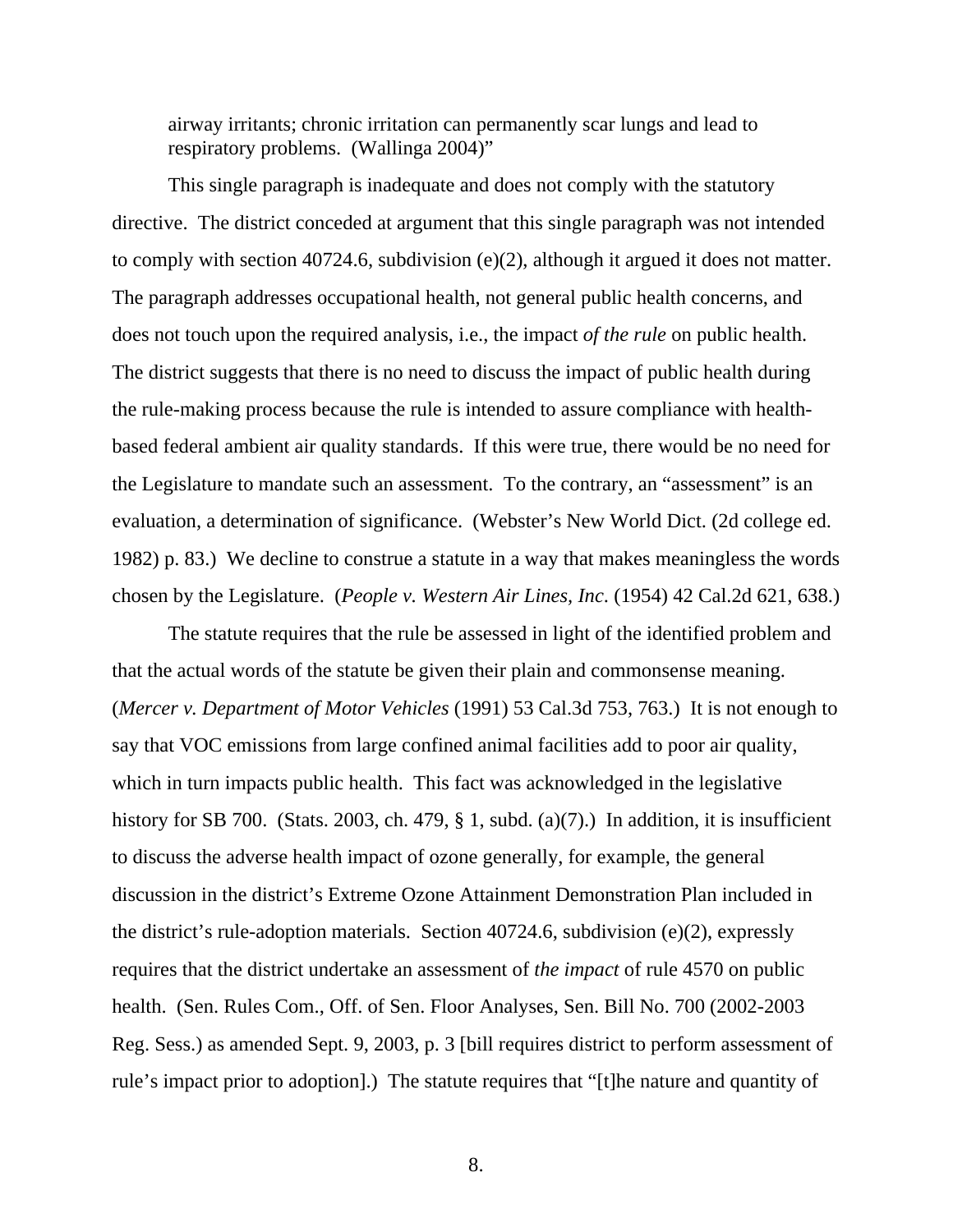emissions from the category, and the significance of those emissions in adversely affecting public health and the environment," be assessed in connection with "the impact of the rule or regulation." (§ 40724.6, subd. (e)  $\&$  (e)(2).)

 There is nothing in the administrative record that provides this analysis. Without this information, important competing policy issues cannot adequately be addressed or weighed. When adopting rule 4570, the district's governing board stated that VOC emission reductions would benefit the valley's public health by reducing unhealthful concentrations of ambient ozone. This, however, is a conclusory statement offered at the end of the rule-making process and is unsupported by any analysis of the true impact of the rule on public health. It is not an adequate assessment of the issue.

 We conclude that the subject was not adequately covered by comments raised or reports submitted during the public hearing process. During the public hearing process, the association provided an analysis of the cost impact the ill health effects of poor air quality has on the valley. This report, however, did not address the impact of rule 4570 on public health and is insufficient to meet the district's duty to assess the impact of its rule on public health before its adoption. (§ 40724.6, subd. (e).) Likewise, the air report prepared by the American Lung Association, which was provided during the public comment period and which addresses the impact of air pollution (including ozone) on public health nationally, does not address the impact of rule 4570 on public health *in the valley*.

 At the public hearing, the district's executive officer told those present that the district was "all about" public health. However, he offered no insight regarding what the district expected to achieve concerning public health benefits with the adoption of rule 4570. He simply stated that the district had reduced emissions significantly in the recent past, even though he acknowledged that asthma rates continue to climb. This explanation misses the point. Section 40724.6, subdivision (e)(2), requires *an assessment*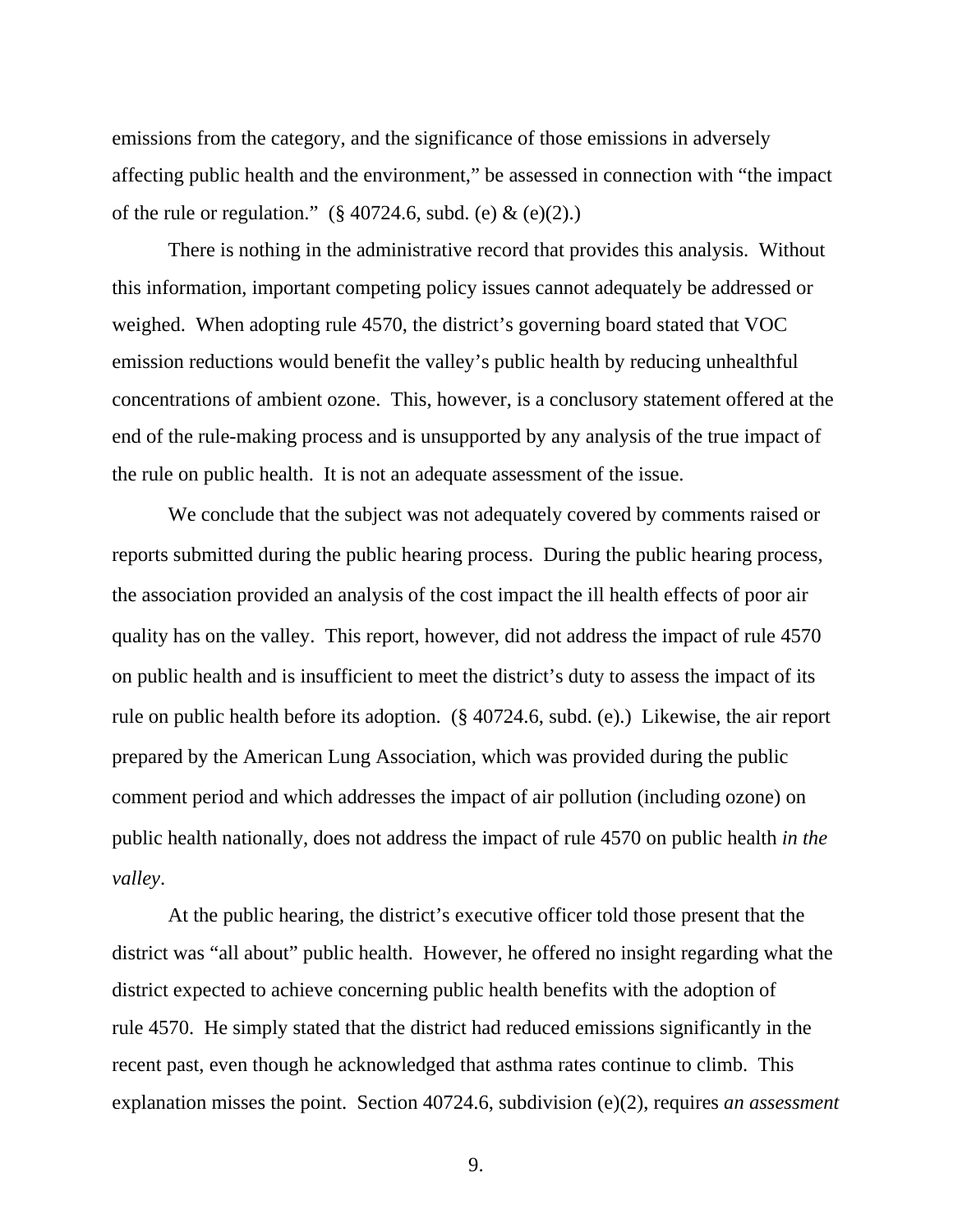that answers the question of how this rule will impact human health or, at the very least, why the rule will have no impact.

 Similarly, the district claims that the statutory assessment requirement is "a proportionality requirement," and requires that the district "be mindful of imposing large economic burdens for de minimis air quality benefits." The district is correct and this consideration is a part of the required assessment. Subdivision (e)(5) of section 40724.6 expressly requires assessment of the cost of implementing rule 4570 to the affected sources and businesses that are regulated. By the same token, an equal part of the required assessment is whether the controls imposed are sufficient to move the valley toward cleaner air.

SB 700 was enacted in recognition that valley air must be improved to protect public health and that the past practice of exempting agricultural sources of air pollutants was not justified by potential adverse economic impacts on the agricultural industry. (See Stats. 2003, ch. 479, § 1, subds. (1), (4) & (7).) If, as the district claims, the rule is intended to assist in meeting federal health-based ambient air quality standards, it is not surprising that the Legislature has required the district to evaluate how its rule will impact the health concerns which led to the Clean Air Act in the first place. (Wooley & Morss, *Clean Air Act Handbook*, *supra,* § 1:1, p. 4 [Clean Air Act requires identification of air pollutants believed to cause/contribute to air pollution levels that may endanger public health; national ambient air quality standards set at levels adequate to protect public health.) After all, the Clean Air Act's primary consideration is the public welfare of the nation. (See 42 U.S.C. §§ 7602, 7408(a) & 7409(b)(1); *Whitman v. American Trucking Assns., Inc., supra,* 531 U.S. at pp. 465-467 [air quality standards set to protect public health; cost not a factor to be considered in setting standards].)

 From this record, we cannot tell whether rule 4570's planned reduction in VOC emissions will have any impact on public health at all. The association suggests there will be no significant impact, claiming that the district has simply required the status quo.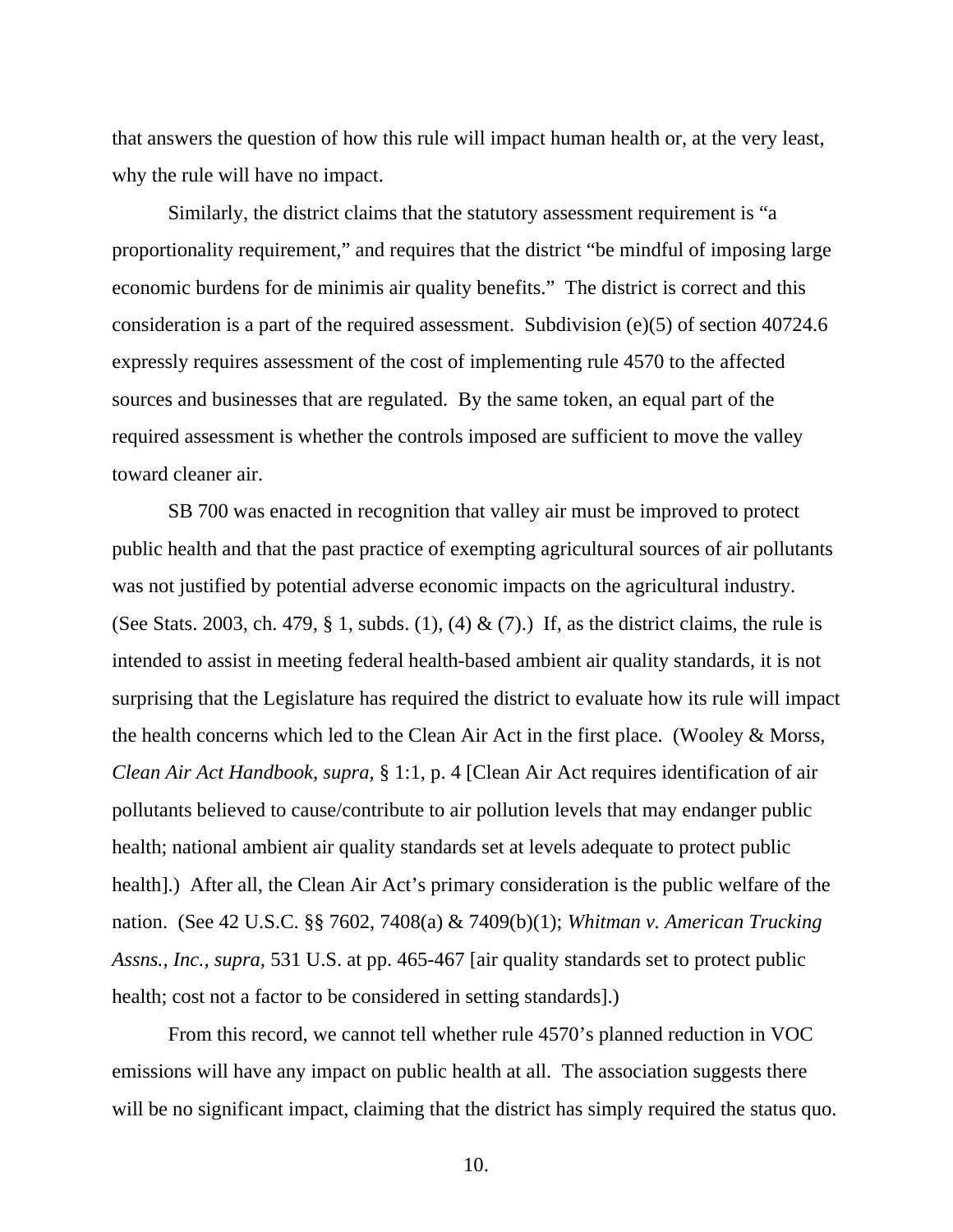Whether the association is correct is something the district should have considered in its public health analysis and that should have been contained in the rule-making-process record. To the contrary, the district obviously knows how to provide an appropriate assessment. When faced with other assessment requirements, like those found in section 40727.2, subdivision (a) [requires rule-consistency analysis] and section 40920.6 [requires best-available retrofit control technology], it responded with a full-blown independent assessment of the identified factor.

 The district provides no insight into how it balanced public health concerns against other interests during the rule-making process. The statute requires that the rule be assessed prior to adoption and submitted to a public-hearing process. (§ 40724.6, subd. (e).) As with any environmental regulation, a delicate balancing of competing policies and interests must occur. For example, the need for jobs, economic viability in the valley, a consistent high-quality food source, plentiful clean water, and many other interests must compete with each other when government seeks to regulate human activity to protect the environment. (See *San Francisco Ecology Center v. City and County of San Francisco* (1975) 48 Cal.App.3d 584, 596 [court recognizes agency must balance competing interests; key is whether agency's "mode of analysis" is exposed].)

In addition, the purpose of requiring that proposed regulations be submitted to a public-hearing process is to ensure that every interest is represented, that the rule makers are well informed, and that an equally well-informed public is able to persuade and monitor government through the democratic process. (*In re Bay-Delta et al.* (2008) 43 Cal.4th 1143, 1162 [purpose of California's environmental impact report is to give public and government agencies information needed to make informed decisions, protecting not only environment but also providing informed self-government]; *Schoen v. Department of Forestry & Fire Protection* (1997) 58 Cal.App.4th 556, 573-574 [purpose of requiring public review is to demonstrate to an apprehensive citizenry that agency has analyzed and considered ecological implications of its action; public review permits accountability and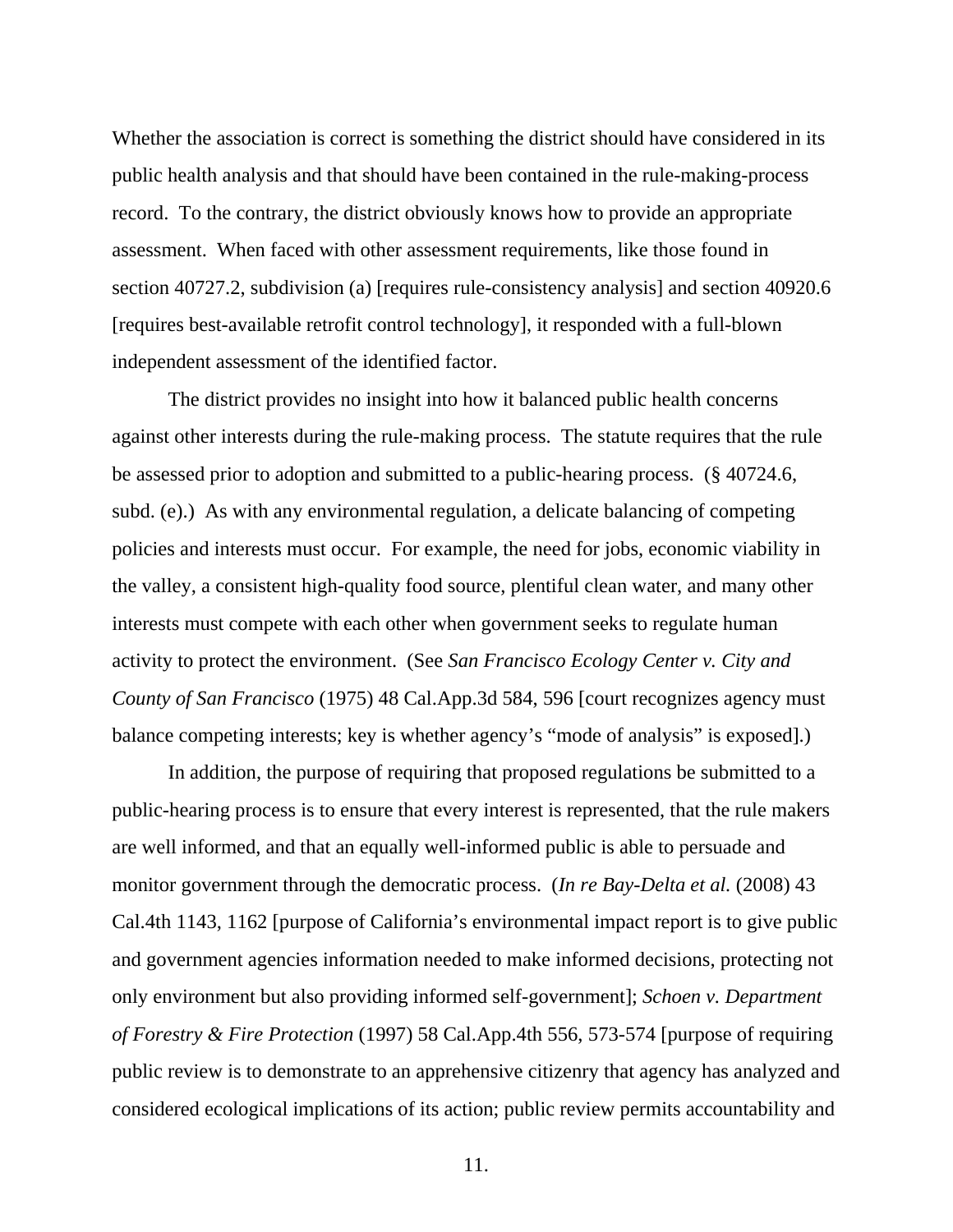informed self-government]; *Salmon River Concerned Citizens v. Robertson* (9th Cir. 1994) 32 F.3d 1346, 1356 [informed decisionmaking and informed public participation are purpose of required public-hearing process].) It is for this reason that the interveners' argument (that for the association to be successful on appeal, it must prove that the rule would not have been adopted had the assessment been provided) fails. The prejudice is not that the rule was adopted, but that it was adopted without informed and transparent decisionmaking.

 For example, the district claims that rule 4570 will reduce VOC's by 7,563 tons per year; however, it makes no statement about how this will impact public health concerns. The report discusses how much the changes in feed and waste management will cost facilities and identifies a number of possible controls which have been rejected because of their high cost. If costs are going to justify mandating lesser controls instead of tougher ones, the public is entitled to know what the cost of this decision will be to public health. If the available science is insufficient to justify more expensive, tougher environmental controls, the public is entitled to know this as well.

We have no quarrel with the district's legislatively granted authority to apply its expertise to these questions. (*San Francisco Fire Fighters Local 798 v. City and County of San Francisco, supra,* 38 Cal.4th at p. 667 [court gives deference to presumed expertise of agency within its scope of authority].) However, although an agency is free to make this policy call, it can do so only when the balancing process is exposed to public view. (*Schoen v. Department of Forestry & Fire Protection, supra,* 58 Cal.App.4th at pp. 573-574; § 40724.6, subd. (e).) Neither the staff report nor the district representatives during the review process addressed rule 4570's impact on public health, despite the expressed concern for public health. Will this rule make a significant measurable difference in air quality (ozone levels) and bring improvement to public health concerns related to poor air quality? If not, are higher costs justified based on the cost of public health issues that are tied to air pollution? These are questions that remain unanswered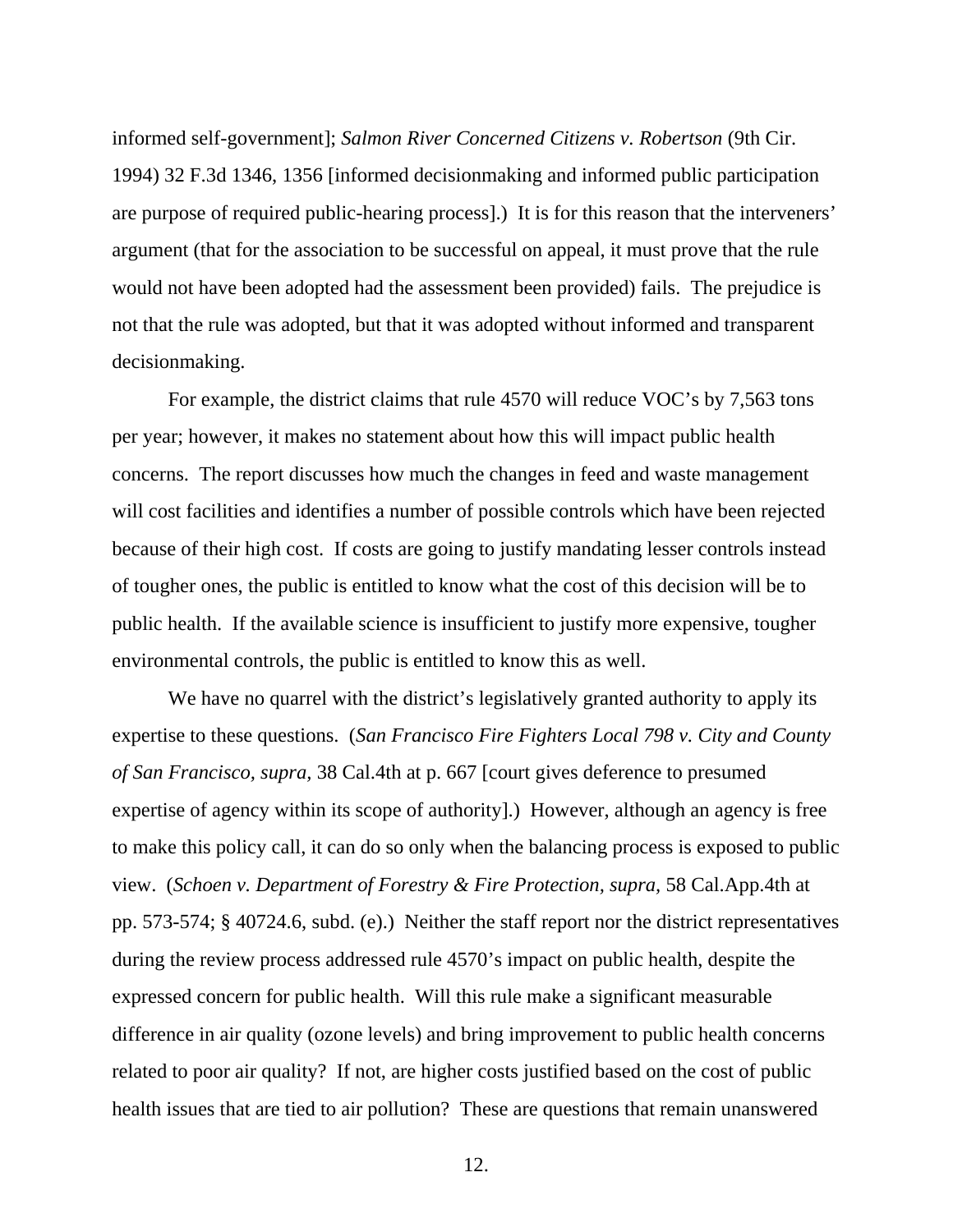because the required assessment was never done. If the goal is healthier air, the district has not shown whether it has taken steps toward reaching that goal.

 As with any environmental regulation, there are difficult choices to be made. On this record, it was impossible for the public or the district's governing body to know how the acknowledged public health interest fared when balanced against the other competing interests. For this reason, the trial court erred when it denied the petition for writ of mandate.

### *III. Air contaminants besides ozone*

 The association claims the district's decision to address only VOC emissions in rule 4570 violates the statutory requirement that the rule reduce "emissions of air contaminants" from facilities. (§ 40724.6, subd. (a).) According to the association, the statutory reference to ozone nonattainment in section 40724.6, subdivision (b), is simply a trigger for application of the statute. Air pollution control districts that are designated as federal nonattainment areas of ozone as of January 1, 2004, are those districts that must comply with this statute, but no other district. (*Ibid*.) The association also contends that the remaining language of the statute suggests an intent to address all air contaminants, including ammonia emissions. The district, on the other hand, claims section 40724.6 applies only to ozone and ozone precursors. It argues that ammonia is not an ozone precursor and, as a result, regulation of ammonia is not mandated or permitted under the statute.

 A complete reading of the statutory changes accomplished by SB 700, and the statement of legislative intent provided in SB 700, compel the conclusion that the legislative intent is to control agricultural emission sources as they impact state and federal ambient air quality standards, particularly those for which the state is classified as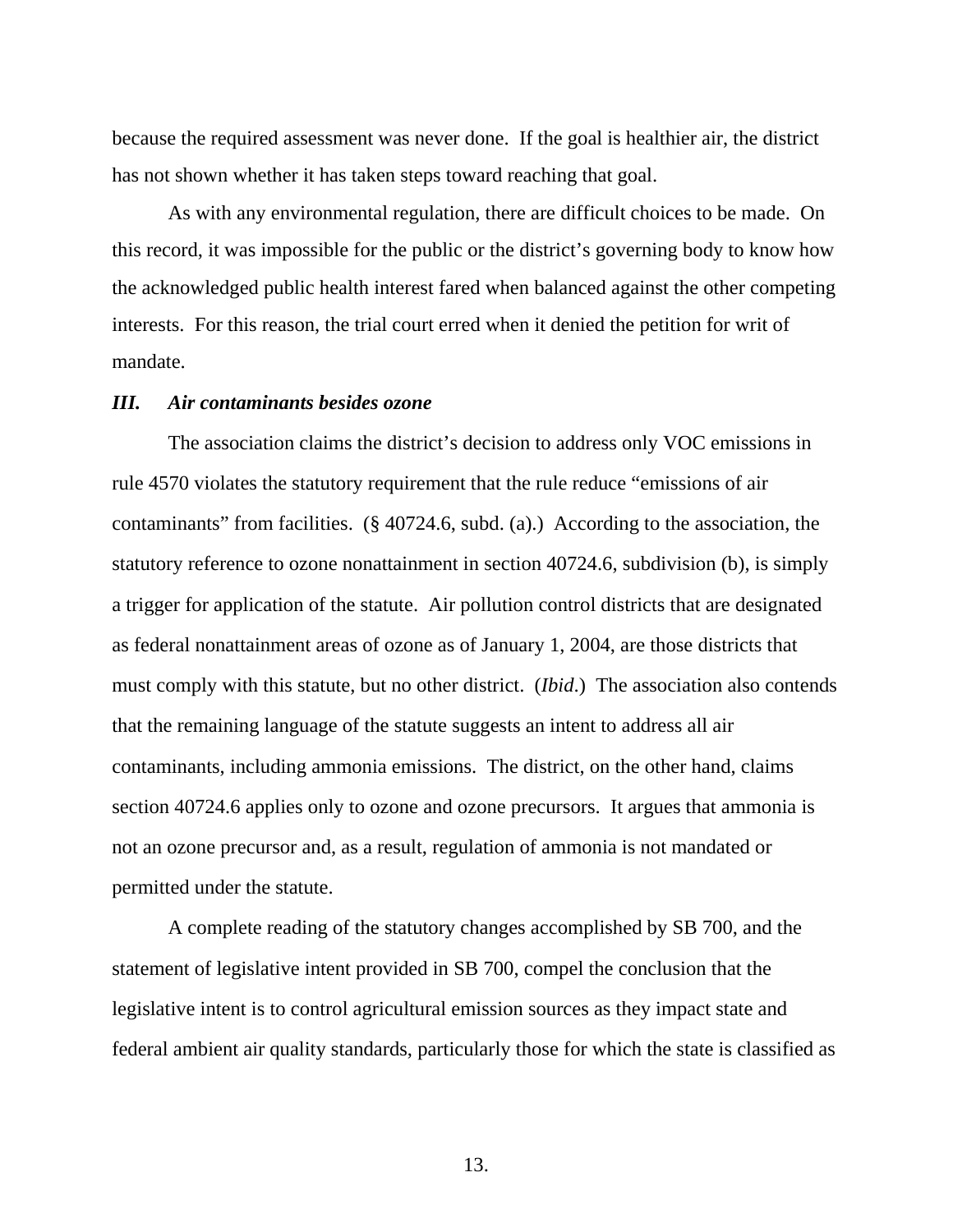being in nonattainment. This means that section 40724.6 is, as the district contends, an ozone-specific statute.

The legislative preamble for SB 700 begins, "[a]gricultural operations necessary for growing crops or raising animals are a significant *source of directly emitted particulates, and precursors of ozone and fine particulate matter.* These emissions have a significant adverse effect on the ability of areas of the state, including, but not limited to, the San Joaquin Valley, *to achieve health-based state and federal ambient air quality standards.*" (Stats. 2003, ch. 479, § 1, subd. (a)(1) [italics added].) The very next statement refers to nitrogen oxides, particulate matter, and VOC's, which are expressly identified as contributing "twenty-six percent of the smog-forming emissions in the San Joaquin Valley." (*Id*. at § 1, subd. (a)(2).) Ozone is the prime ingredient of smog. (U.S. EPA Greenbook, <http://www.epa.gov/oar/oaqps/greenbk/o3co.html#Ozone8> [as of Nov. 13, 2008].) These statements unquestionably link the ambient air quality standards to the pollutants identified, particulate matter, nitrogen oxides, and VOC's. The latter two are ozone precursors. Along with particulate matter, these are the pollutants with which California struggles to reach attainment with national ambient air quality standards. (*Ibid*.)

 SB 700, consistent with its statement of intent, includes rule-mandating provisions addressing both ozone and particulate matter in sections 40724, 40724.5, 40724.6, and 40724.7. These sections address the two identified problems, ozone and particulate matter, depending on whether the district has achieved attainment of state and federal ambient air quality standards related to these pollutants. Section 40724, using language similar to section 40724.6, applies to districts designated as serious federal nonattainment areas for the applicable ambient air quality standard for particulate matter. Similar to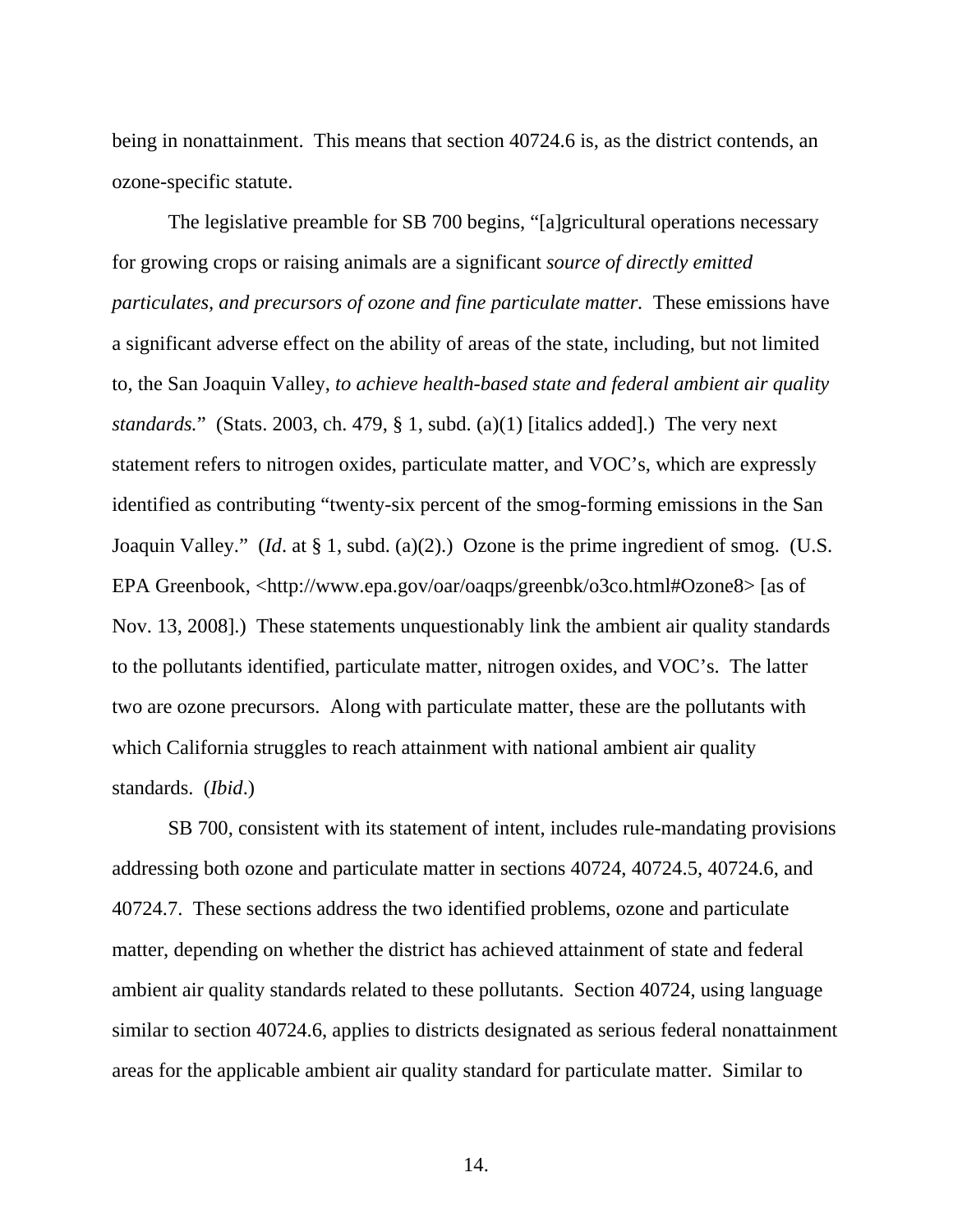section 40724.6, the statute requires that the district adopt a rule regulating agricultural sources of particulate matter (including large confined animal facilities) using the bestavailable retrofit control technology. Section 40724.5 applies to districts designated as moderate federal nonattainment areas for applicable ambient air quality standard for particulate matter. It requires the adoption of control measures *unless* the district determines that agricultural practices do not significantly cause or contribute to a violation of state or federal standards. Section 40724.6 parallels section 40724 in that it requires a rule regulating large confined animal facilities where the district is classified as severe or extreme nonattainment for ozone. Section 40724.7 parallels section 40724.5 in that it requires a rule controlling large confined animal facilities unless the district finds that the facilities will not contribute to a violation of state or federal standards.

 All four of these sections contain triggering language related to attainment or nonattainment of either ozone or particulate matter. The trigger is not capricious: It relates directly to the level of attainment or nonattainment achieved by the district related to the triggering pollutant. The Legislature has determined that if a district has attained federal and state ambient air quality standards for either particulate matter or ozone, it will be given greater deference in addressing the problem pollutant. If not, the statute mandates more stringent controls of sources for the identified pollutant. We appreciate the fact that the words chosen in these four sections are not identical, but they must be read in harmony with one another. (*Dyna-Med, Inc*. *v. Fair Employment & Housing Com.* (1987) 43 Cal.3d 1379, 1387; *Mannheim v. Superior Court* (1970) 3 Cal.3d 678, 687.)

 We reach the same conclusion when we apply the statutory construction canons *ejusdem generis* and *noscitur a socilis*. Under the rule of *noscitur a socilis*, the meaning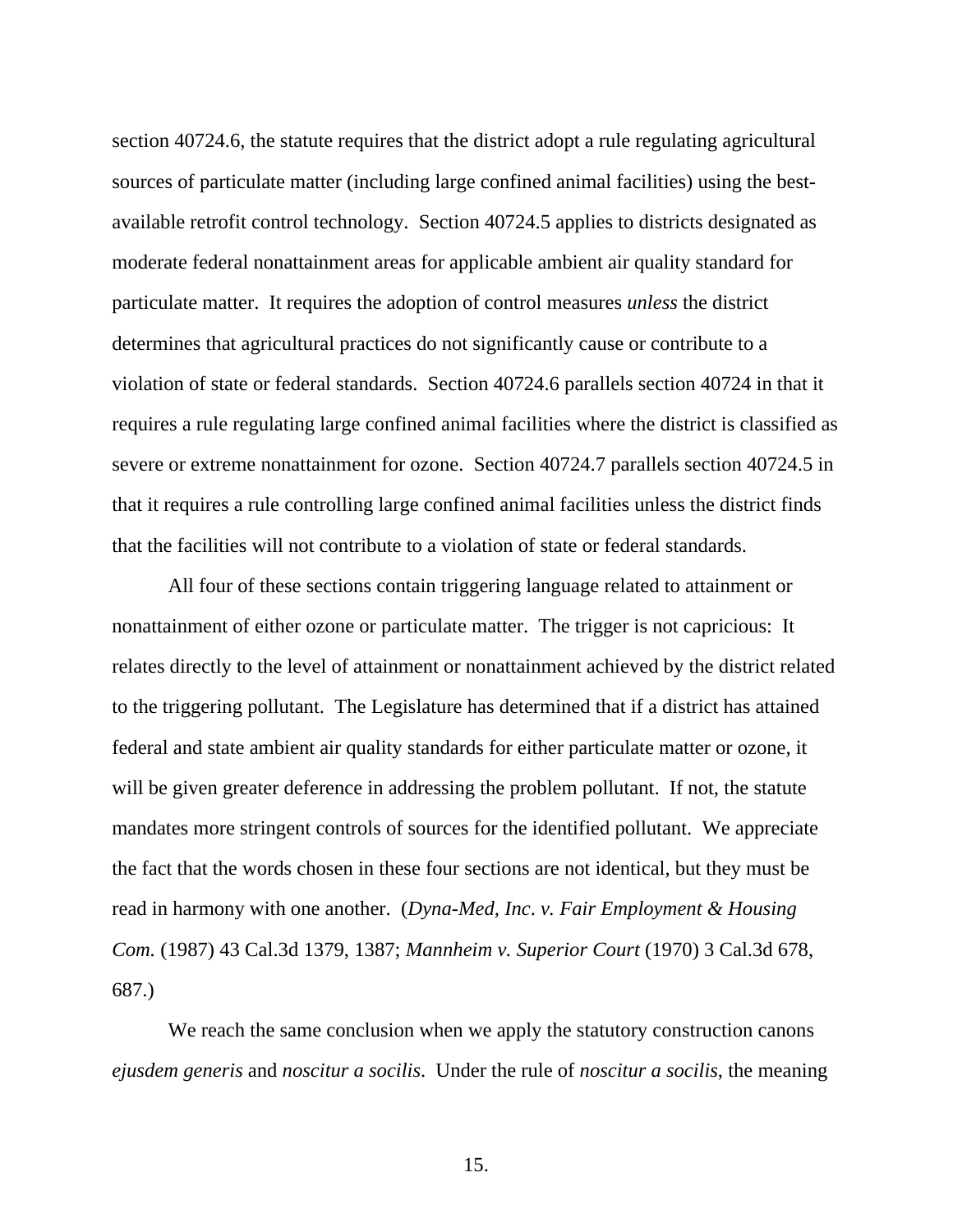of a word may be enlarged or restrained by reference to the intent of the whole clause in which it is used. (*People v. Stout* (1971) 18 Cal.App.3d 172, 177.) Under the rule of *ejusdem generis,* the general term or category is restricted to those things that are similar to the more specific term or category enumerated. (*Kraus v. Trinity Management Services, Inc.* (2000) 23 Cal.4th 116, 141.) The legislative use of the general term "air contaminants" is restricted by the more specific references to the ambient air quality standards for ozone in sections 40724.6 and 40724.7 and for particulate matter in sections 40724 and 40724.5. (§ 40724.6, subd. (a).) As the district argues, the express references in section 40724.6, subdivision  $(d)(1)(B)$ , to "severe and extreme" nonattainment areas" can only be read as a reference to ozone, for only nonattainment to ozone ambient air quality standards is classified as "severe" or "extreme." (See 40 C.F.R. § 51.903 (2008).) These classifications do not exist for other pollutants regulated by national ambient air quality standards. (See 40 C.F.R. §§ 50.4-50.12 (2008); U.S. EPA Greenbook, <http://www.epa.gov/oar/oaqps/greenbk/o3co.html#Ozone8> [as of Nov. 13, 2008]; U.S. EPA Air Quality Maps, Attainment Designations, <http://www.epa.gov/region09/air/maps/maps\_top.html> [as of Nov. 13, 2008].)

 The language used in section 40724.6 is not as broad as the association contends. Although only the "trigger" language is limited specifically to ozone, the statutory language also generally refers to "*applicable emissions threshold[s]*," "emissions of air pollutants that … cause or contribute to *a violation of a state or federal ambient air quality standard*," "all *regulated* air pollutants," and "pollutants that contribute to *the nonattainment of any ambient air quality standard* .…"**5** This language consistently

 $\overline{a}$ 

**<sup>5</sup>**The quoted language is found in section 40724.6, subdivisions (c), (c)(1),  $(d)(1)(A)$ , and  $(B)$ , respectfully, with italics added.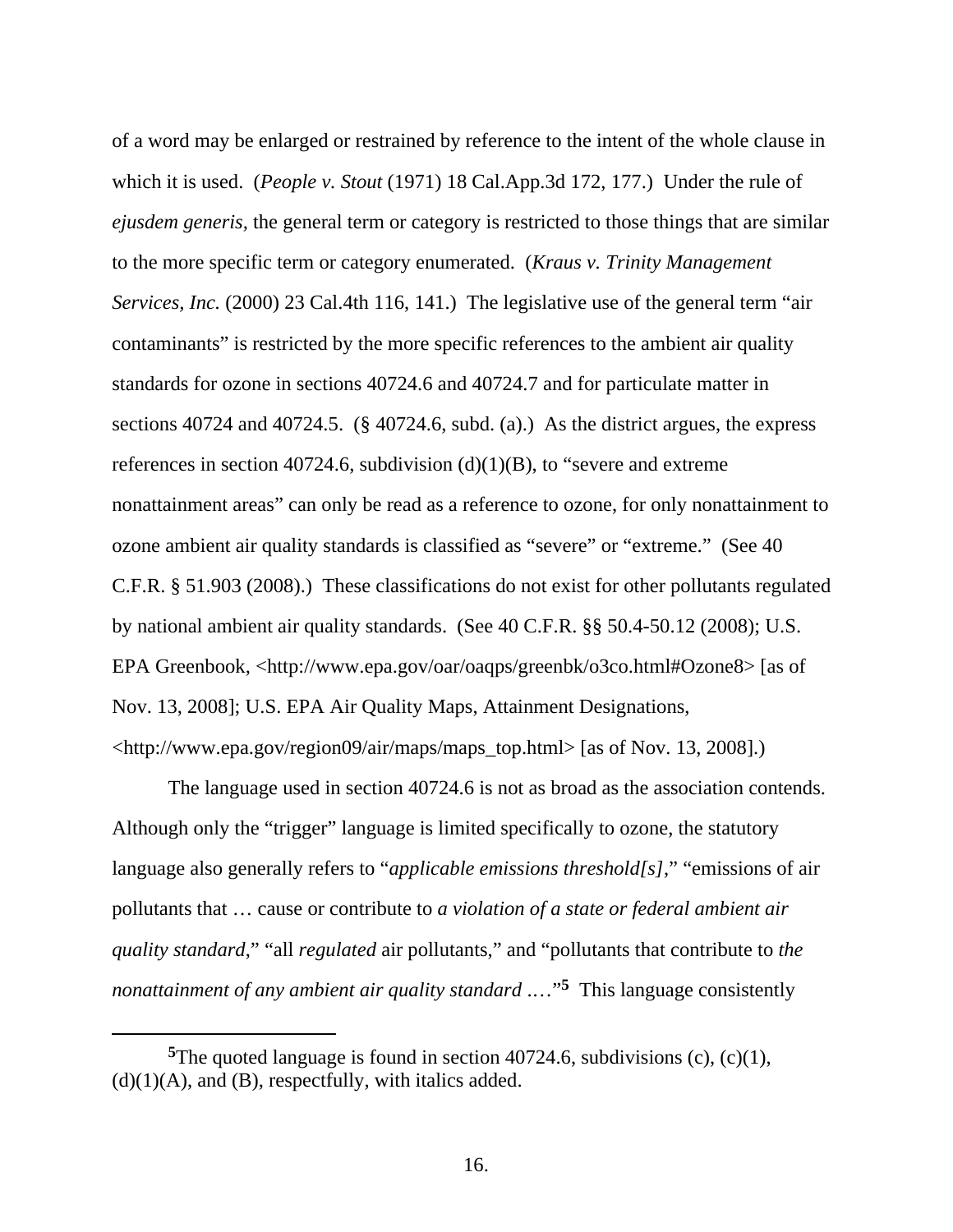refers to pollutants regulated by ambient air quality standards, such as ozone and particulate matter. Even if we were to read section 40724.6 as applying to all or any "ambient air quality standard[s]," a term of art under the federal Clean Air Act, ammonia is *not* a pollutant that is subject to a national ambient air quality standard. National standards have been set for only six pollutants: particulate matter, sulfur dioxide, ozone, nitrogen dioxide, carbon monoxide, and lead. Other hazardous air pollutants are *not* regulated through ambient air quality standards. (Wooley & Morss, *Clean Air Act Handbook*, *supra,* § 1:3, pp. 10-11.) In any event, the district has determined that, when adopting its rule 4550 pursuant to section 40724, the regulation of ammonia is not necessary for attainment of any air quality standard, and the association has not shown otherwise.

 The primary role of the court when interpreting a statute is to ascertain the intent of the lawmakers to effectuate the purpose of the law. (*People v. Carron* (1995) 37 Cal.App.4th 1230, 1236.) We believe a fair reading of SB 700 and section 40724.6 is consistent with the district's interpretation that section 40724.6 addresses ozone and ozone precursors. There is nothing in the statute or the legislative history to suggest that the rule was intended to address all other air pollutants.

#### *IV. Arbitrary, capricious, and lack of evidentiary support*

 The association's last contention is that the district's findings are arbitrary, capricious, and lack evidentiary support. We have a limited standard of review in mandamus actions and may reverse only where the action taken is "so palpably unreasonable and arbitrary as to show an abuse of discretion as a matter of law." (*Carrancho v. California Air Resources Board* (2003) 111 Cal.App.4th 1255, 1265.) We grant deference to the agency's decision and may not substitute our judgment for that of the public agency granted authority over a particular area of subject matter expertise.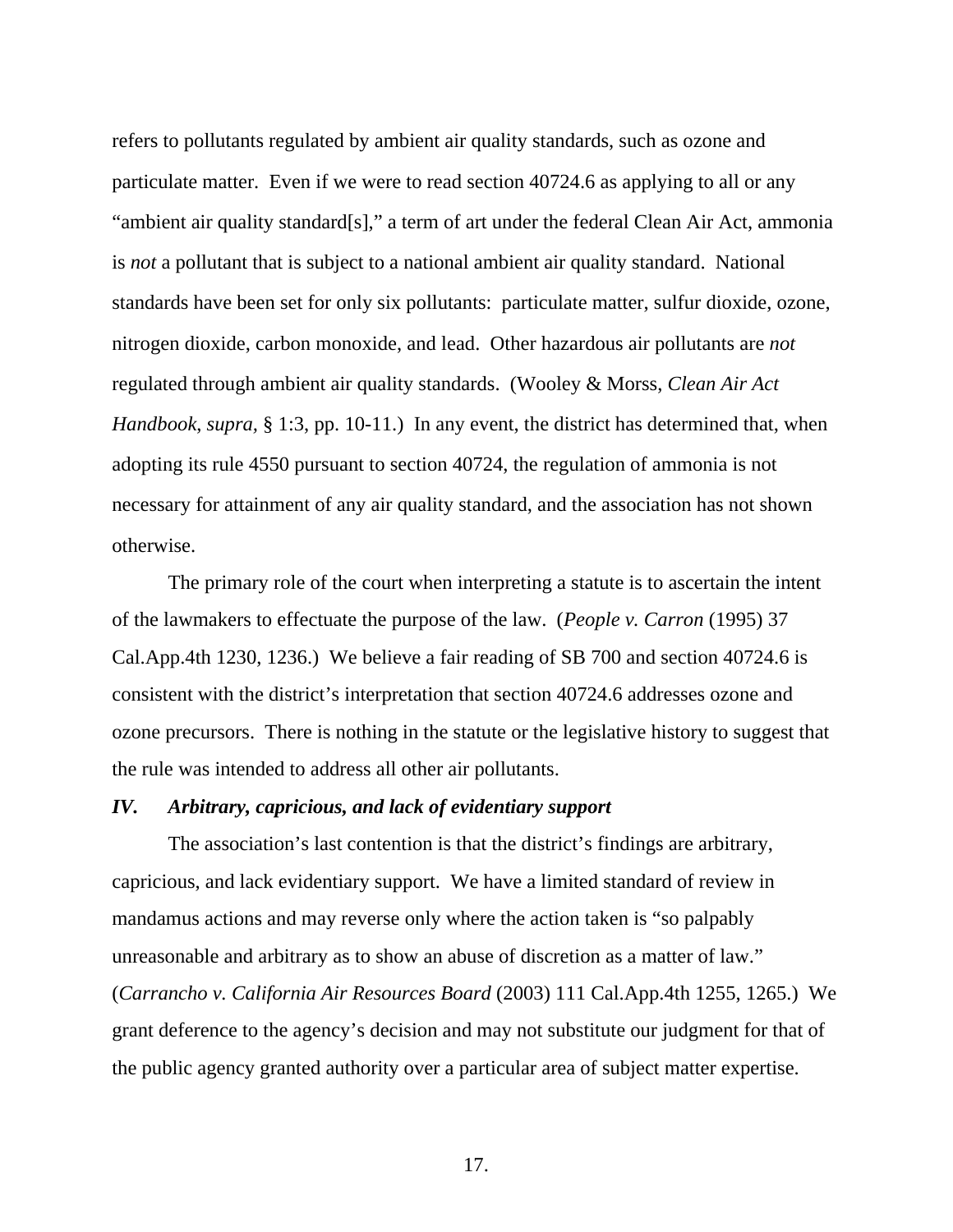(See *Neighbors in Support of Appropriate Land Use v. County of Tuolumne, supra,* 157 Cal.App.4th at p. 1004.)

 The association claims that the district (1) relied upon unsupported reduction assumptions; (2) double-counted reduction estimates; (3) assumed a 50-percent control efficiency for all liquid manure-handling mitigation options based on the control efficiency of only phototropic lagoons; (4) relied on emission-reduction estimates for applying manure to croplands without evidentiary support; and (5) failed to analyze more expensive mitigation measures based on an assumption that facilities would choose the cheapest mitigation measure. We reject each of these contentions because the district applied its expertise to the scientific and policy considerations before it and reached a conclusion that was neither arbitrary nor capricious given the record evidence. Further, we agree with the district that section 40724.6 does not require that the rule result in any specific numeric reduction of VOC's; it simply mandates that the district adopt a rule to control VOC emissions generated by large confined animal facilities based on the available science and, to the extent feasible, balance all statutory concerns. As a result, any numerical error in the assumptions used by the district fails to undermine the validity of its rule.

#### *A. Reduction assumptions*

 The association claims that the district arbitrarily relied on default assumptions to reach its conclusion that rule 4570 will reduce VOC emissions by 9,594,705 pounds per year, a 65-percent reduction in VOC's. According to the association, this assumption was arrived at by assigning a 10-percent reduction for 13 of the 19 mitigation measures offered to facilities although there is no scientific data to support a conclusion that a 10 percent reduction would occur upon implementation of any of these 13 mitigation measures. The district acknowledged that many of its assumptions were based on studies and data showing that these practices would result in some reduction, but that there was insufficient science to know exactly what the reductions would be. The district assigned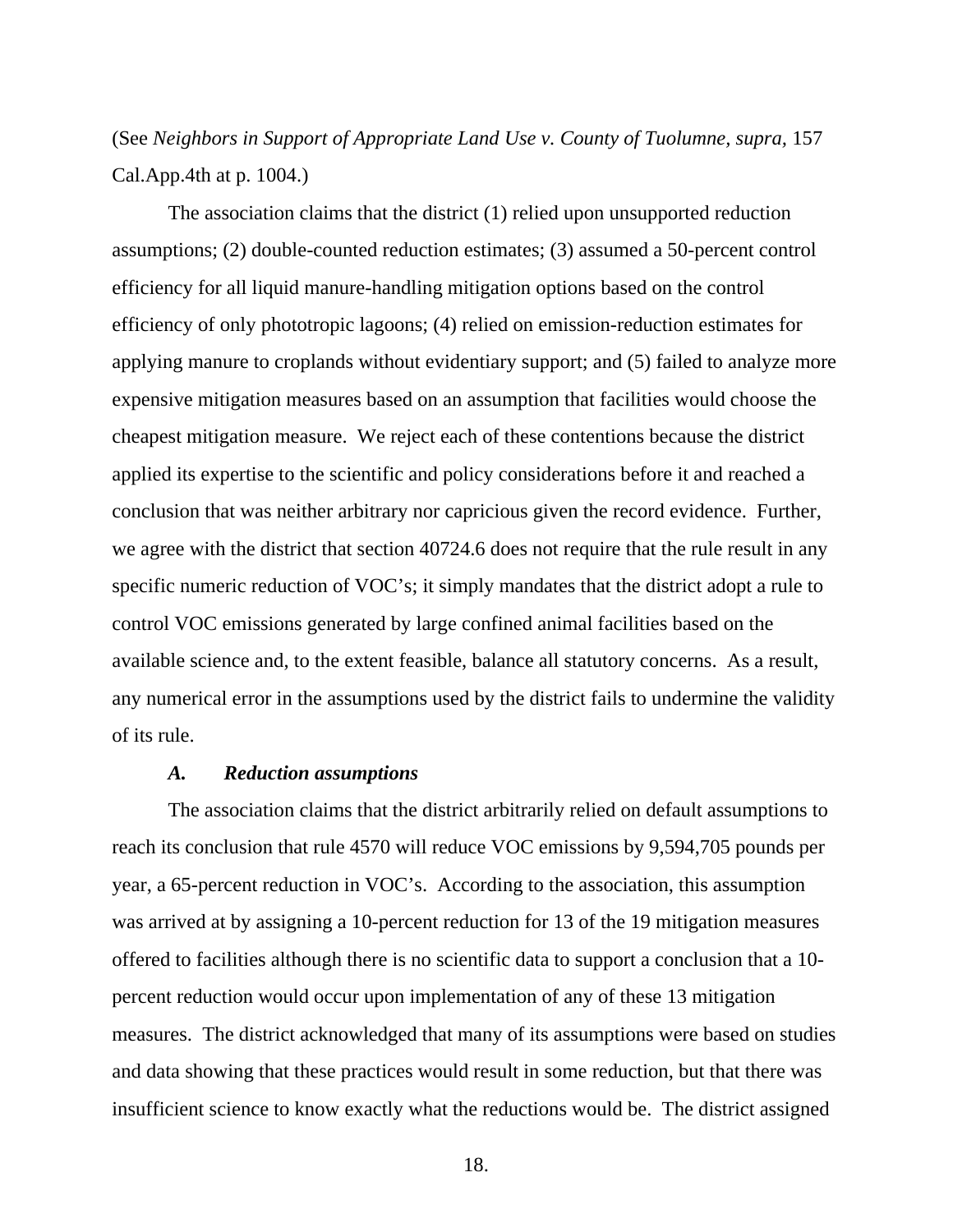a conservative percentage to the anticipated reduction to be achieved and stated that, as science becomes available, a more exact percentage will be attached to each of these measures. As the district repeatedly stated in the rule-making process, this is a newly regulated industry and the supporting science is still developing. In the absence of more specific science, the district relied on the available studies and industry expertise to assign its numbers. It was not overly optimistic, assigning conservative numbers to estimated reductions. The association has not provided any science to refute the estimates assigned by the district.

#### *B. Double counting*

 The association also claims that the district acted arbitrarily when it "double counted" reduction estimates. Rule 4570 allows facilities to feed their animals according to National Research Council (Council) guidelines as a chosen mitigation measure. It is estimated that this option will reduce valley VOC emissions by 10 percent. However, the association argues that this assumption is based on scientific studies in which the animals already were being fed according to the guidelines. As a result, the district's estimated reduction of 10 percent arbitrarily double counts the benefits of feeding according to the guidelines and is unlikely to bring an actual reduction in VOC emissions. We disagree with the association's position. A number of studies considered by the district suggested that dietary manipulations cause a reduction in animal VOC emissions. According to one study, changing diet from dry corn to high-moisture corn potentially reduces VOC emissions by 63 percent. Other studies suggest reductions to a lesser extent, but there appears to be agreement that the type of feed an animal receives impacts its enteric emissions. The district chose the lowest reduction reported as a conservative estimate of what might be accomplished if a facility chose to feed according to Council guidelines. Although there is a conflict in the record regarding whether the studies being done involved animals fed according to Council guidelines, any dispute must be resolved in favor of the district. (*Gantt v. Sentry Insurance* (1992) 1 Cal.4th 1083, 1087 [on appeal,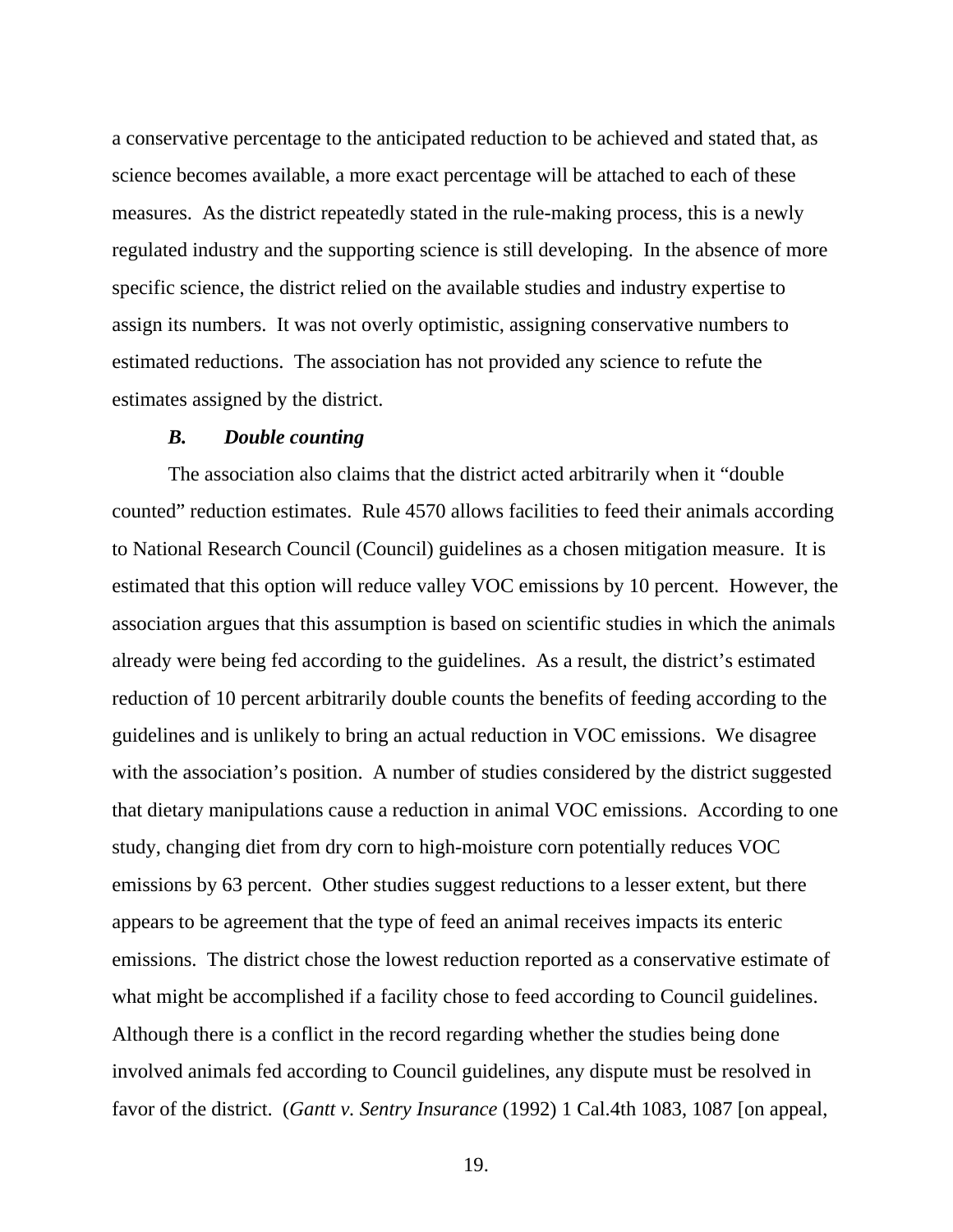we view record most strongly in favor of judgment], overruled on other grounds in *Green v. Ralee Engineering Co.* (1998) 19 Cal.4th 66, 80, fn. 6.)

Additionally, the district staff has determined that a significant number of facilities do not consistently feed according to Council guidelines and that adopting this as a mitigation measure will result in real reductions of VOC's. Even if the 10 percent is an overly optimistic number, the statute does not mandate a quantitative reduction in VOC emissions. It leaves the number crunching and the science to the agency, which has the expertise to make these types of decisions. Based on this record, we cannot say that the district's assumptions are arbitrary and capricious.

#### *C. Liquid manure mitigation measures*

 According to the association, the district improperly assumed a 50-percent control efficiency for each of the liquid manure mitigation measures based on the control efficiency of phototropic lagoons, which are managed to encourage the growth of photosynthetic bacteria. These bacteria get their energy from the sun and generate about 80 to 90 percent fewer VOC's in the decomposition of organic materials. Since only one of the mitigation measures identified is the use of what would be a deliberately managed phototropic lagoon, the association claims the assumed reduction of 50 percent is arbitrary.

 While we agree that not all the mitigation measures for liquid manure management are linked directly to evidence of a 50-percent reduction in VOC emissions, we cannot say that the district's conservative assignment of a 50-percent reduction in emissions for this category of mitigation measures is arbitrary. VOC's are formed as intermediate metabolites in the degradation of organic material, e.g., manure. VOC's will be higher where there are storage tanks, ponds, overloaded anaerobic lagoons, and land application sites allowing the escape of VOC's as they form. Anaerobic systems are the most common liquid waste-management systems used. Effective anaerobic systems minimize VOC emissions. The management practices listed for this category of mitigation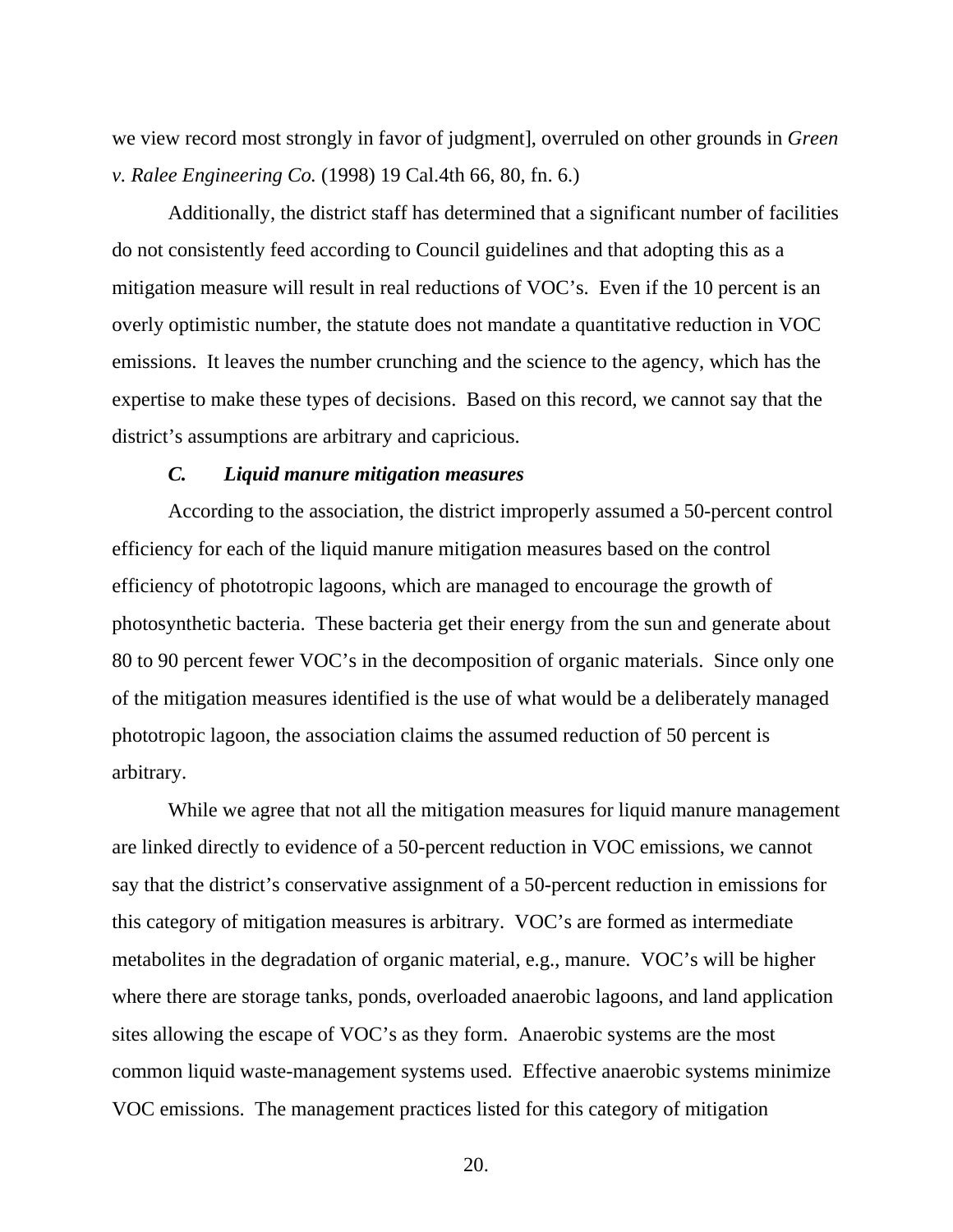measures is designed to make existing anaerobic systems more effective. VOC's are minimized when open storage ponds are eliminated; where existing lagoons are managed under properly stabilized anaerobic conditions, causing photosynthetic bacteria to flourish; where solids are eliminated or reduced; and where lagoon pH is maintained between 6.5 and 7.5.

 According to the staff report, loading rates are the same for phototropic lagoons, anaerobic lagoons managed according to Council guidelines, and for facilities using a solids separator. Also according to the staff report, this justifies an assumption that control efficiencies are similar when facilities use either a phototropic lagoon or a solids separator. The rule-making materials corroborate the staff's analysis of the management practices listed. In the absence of scientific data proving the contrary, and in the absence of any requirement that rule 4570 achieve a specific quantitative reduction in emissions, it is not arbitrary for the district to exercise its subject-matter expertise and assign a conservative estimate to the category of mitigation measures for all liquid waste management by using the studies related to the use of phototrophic lagoons as a starting point.

#### *D. Application of manure to cropland*

 Another available mitigation measure challenged by the association is the application of manure to cropland. According to the association, the district, without evidentiary support, assigned a 50-percent reduction in emissions to this measure, despite wide variation in reported reduced emissions achieved by applying manure to cropland. According to the district, rapid incorporation of animal waste into cropland by tilling, injection, and other methods, is an effective control measure. One study by the South Coast Air Quality Management District staff shows a reduction of 23 percent in VOC emissions when manure quickly is incorporated into soil. According to the district, this occurs because soil acts as a biofilter, defined as a medium of organic material with microbial activity. Additional studies show that use of biofilters generally can reduce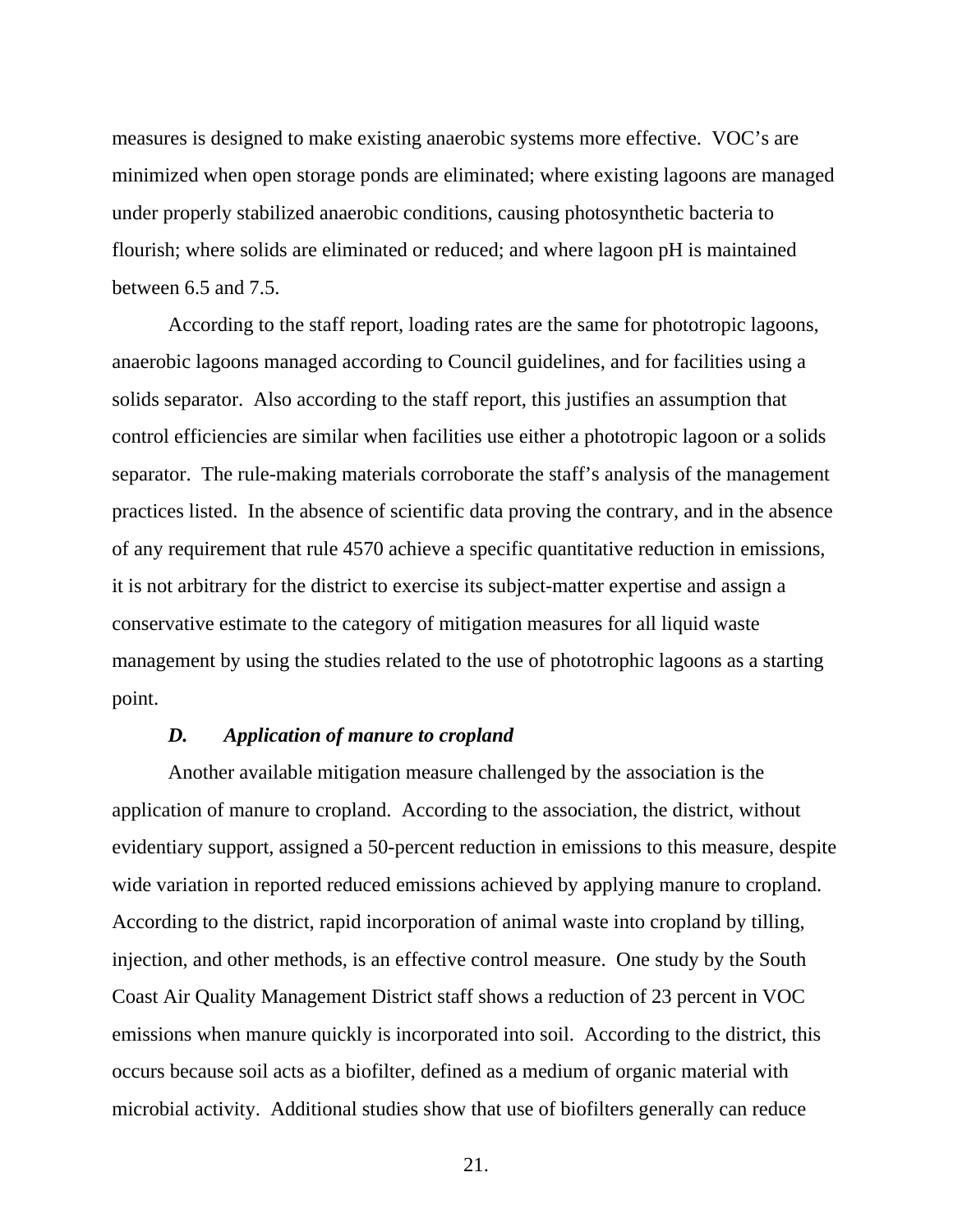emissions by 10 to 90 percent, depending on how the biofilters are maintained. The association has not provided persuasive authority for its contention that soil is not a biofilter, and we must defer to the district's expertise in the absence of any showing to the contrary. Although we question why the district rejected the 23-percent number reported under the same conditions, i.e., when actual application to cropland was studied, we cannot say the number used by the district (50 percent) is arbitrary in light of the studies showing a much higher reduction obtained with use of properly maintained biofilters.

## *E. Failure to assess more expensive mitigation measures*

 Finally, according to the association, the district arbitrarily assumed that facilities would choose only the cheapest mitigation measures when complying with rule 4570 and therefore failed to attach emission-reduction estimates to the more expensive measures. First, there is no requirement that the district provide quantitative emission estimates for measures considered outside the best-available retrofit control technology. The statute requires an analysis of the emission reduction *potential* of the rule and an assessment of the availability and cost effectiveness of alternatives. (§ 40724.6, subd. (e)(3)  $\&$  (6).) It then limits implementation to feasibility. (§ 40724.6, subd. (b).) The various alternative technologies were discussed in the staff report, and those outside the best-available retrofit control technology criteria were identified and evaluated.

 Although no number was assigned, the superior control efficiency of most of the identified mitigation measures was discussed. For example, at pages 30 and 31 of the staff report, the district identified housing animals in an enclosed structure with emissions vented through a biofilter as an alternative mitigation measure. According to the district "[t]his option alone may achieve highest VOC reductions of all the management practices proposed combined." This measure was considered outside best-available retrofit control technology because of its high cost and because it has not yet "been achieve[d] in practices at facilities similar in size to those defined as large [confined animal facilities]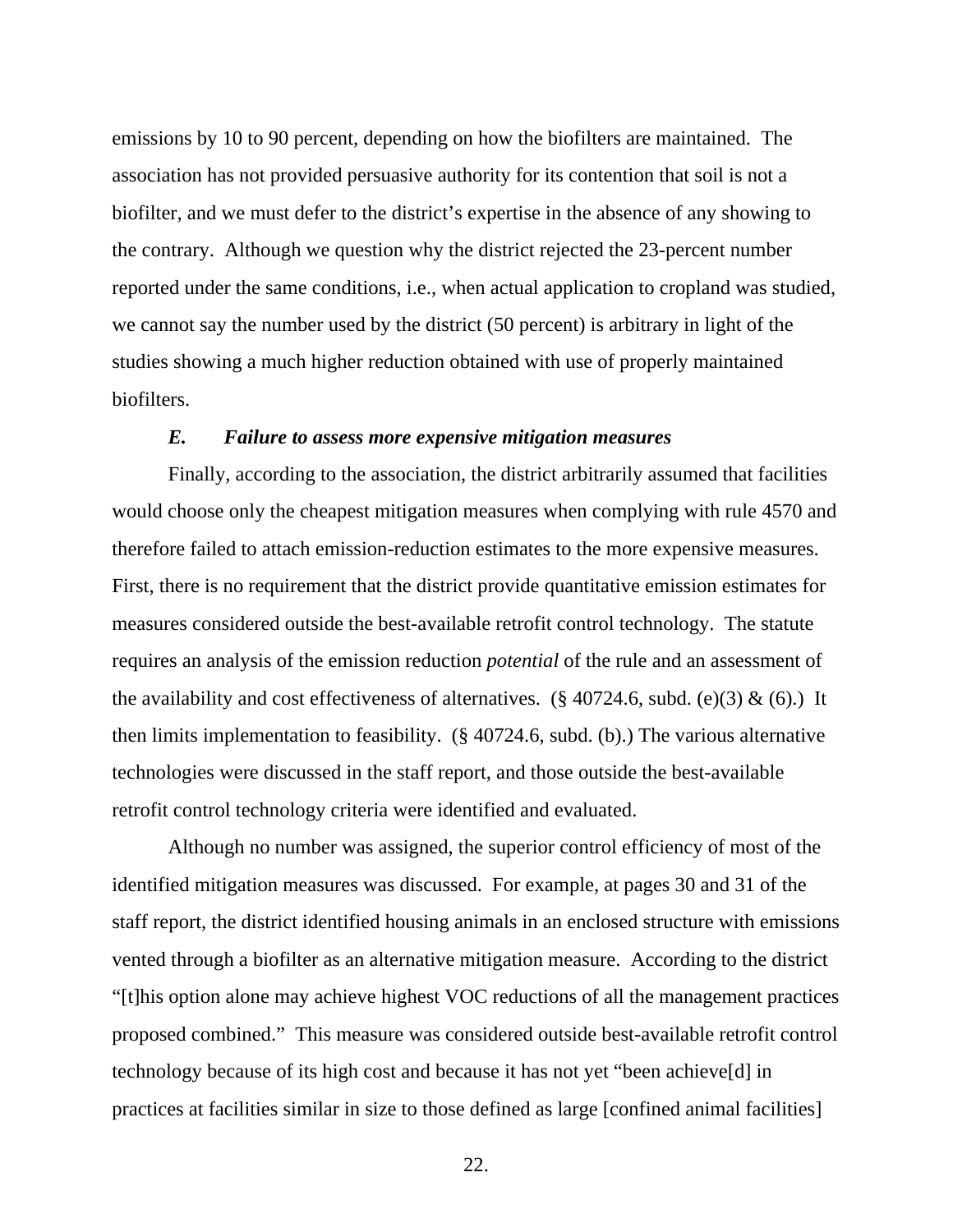by the [Air Resources Board]." Likewise, the staff report identifies complete aeration of lagoons for liquid manure management as a superior management practice because complete aeration allows decomposition of the organic materials with minimal VOC emissions. The district notes, however, that the technology requires significant energy consumption and has not been achieved in practice at facilities within the valley air basin. As a result, the district concluded that the measure is beyond best-available retrofit control technology. The district's conclusion is not arbitrary, especially in light of the statutory requirement that the emission reductions be assessed to determine the rule's "potential" for emission reduction. (§ 40724.6, subd. (e)(3).) These mitigation measures were included in the control measure menus in order to allow those facilities willing to implement the more expensive measures credit for their economically challenging choice, in other words, to encourage voluntary practices exceeding the scope of the statutory mandate. It is reasonable to assume that the facilities would opt not to use those measures so expensive that the cost far outweighs annual profits. It is not unreasonable for the district to calculate the potential emission reduction of its rule based on the likelihood that only the cheapest options will be chosen. This is a conservative approach, not an arbitrary one.